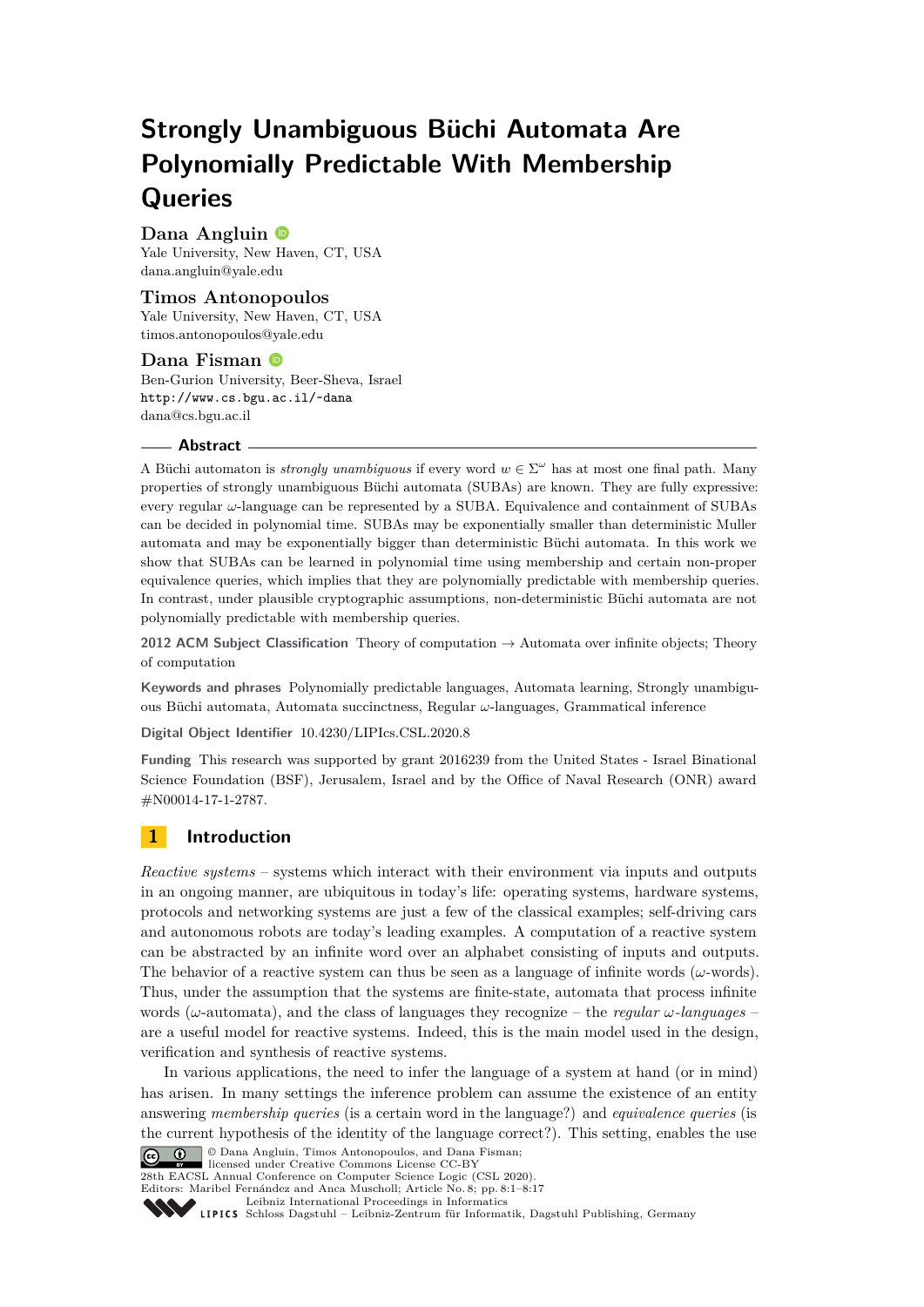### **8:2 SUBAs Are Polynomially Predictable With MQ**

of the  $\mathbf{L}^*$  algorithm [\[2\]](#page-15-0), an algorithm for inferring a regular language using membership queries and equivalence queries. Indeed,  $\mathbf{L}^*$  or its improved descendants (see in [\[22\]](#page-16-1)) have been used for tasks including black-box checking [\[29\]](#page-16-2), assume-guarantee reasoning [\[18\]](#page-16-3), specification mining [\[1\]](#page-15-1), error localization [\[14\]](#page-15-2), learning interfaces [\[28\]](#page-16-4), regular model checking [\[24\]](#page-16-5), finding security bugs [\[13\]](#page-15-3), code refactoring [\[27,](#page-16-6) [31\]](#page-16-7), learning verification fixed-points [\[33\]](#page-16-8), as well as analyzing botnet protocols [\[15\]](#page-15-4) and smart card readers [\[13\]](#page-15-3).

A disadvantage of using  $\mathbf{L}^*$  in applications that model behavior using  $\omega$ -words is that it limits the learned languages to the class of *safety languages*, a strict subset of the regular *ω*-languages, for which the complement can be described by a language of finite words. However, many interesting properties of reactive systems, in particular, *liveness* and *fairness*, require richer classes of regular *ω*-languages. For this reason it is desirable to obtain a learning algorithm for the full class of regular *ω*-languages.

Learnability results regarding the class of regular *ω*-languages can be summarized shortly as follows. The full class of regular *ω*-languages can be learned either using a non-polynomial reduction to finite words, termed  $(L)_{\$}$  [\[21\]](#page-16-9), or using a representation by families of DFAs (FDFA), which may be exponentially more succinct than  $(L)_{\rm s}$ , although the running time of the algorithm may be polynomial in  $(L)_{\$}$  in the worst case [\[5\]](#page-15-5). The maximal sub-class of the regular *ω*-languages which is known to be polynomially learnable is the set of languages accepted by deterministic weak parity automata (DwPA) [\[25\]](#page-16-10).

In this work we show that while under plausible crypotographic assumptions, the class of  $\omega$ -regular languages is not polynomially predictable with membership queries when the target language is represented using a *non-deterministic Büchi automaton* (Theorem [1\)](#page-6-0), it is polynomially predictable with membership queries when the target language is represented using a *strongly unambiguous Büchi automaton* (Corollary [15\)](#page-14-0).

The result on polynomial predictability with membership queries of *strongly unambiguous Büchi automata* (SUBA) is a corollary of a result (Theorem [12\)](#page-13-0) on learning SUBAs in polynomial time using membership and non-proper equivalence queries (where hypotheses are represented using mod-2-MAs for a related language of finite words).<sup>[1](#page-1-0)</sup> This contrast in learnability results for the class of regular *ω*-languages arises because the running time of the learning algorithm is bounded as a function of the size of the *representation* of the target language, and NBAs (non-deterministic Büchi automata) may be exponentially more succinct than SUBAs. Thus we also focus on *succinctness* comparisons between alternative representations.

In [§2,](#page-2-0) we provide the preliminaries regarding Büchi automata and strongly unambiguous Büchi automata. In [§3,](#page-3-0) we discuss the framework of learning with membership queries (MQs) and equivalence queries (EQs), and discuss related learnability results for regular *ω*-languages. In [§4,](#page-5-0) we discuss the framework of polynomial predictability with MQs; relate it to the framework of learning with MQs and EQs; and provide the negative result regarding learnability using NBAs. The positive result about learnability using SUBAs is proved in [§7,](#page-13-1) after some more necessary definitions are provided.

Complexity of learning algorithms is measured with respect to the size of the representation of the unknown target language. We thus provide, in [§5,](#page-7-0) size comparison results between SUBAs and other models of regular  $\omega$ -languages for which learning algorithms have been obtained. We show that SUBAs may be exponentially more succinct than FDFAs and DwPAs, but the other direction is also true: FDFAs and DwPAs can be exponentially more succinct than SUBAs. We further show that SUBAs can be exponentially more succinct than the DFA representation for  $(L)_{\$}$  or its reverse.

<span id="page-1-0"></span><sup>&</sup>lt;sup>1</sup> Mod-2-MAs are explained in the body of the paper, in [§6.](#page-9-0)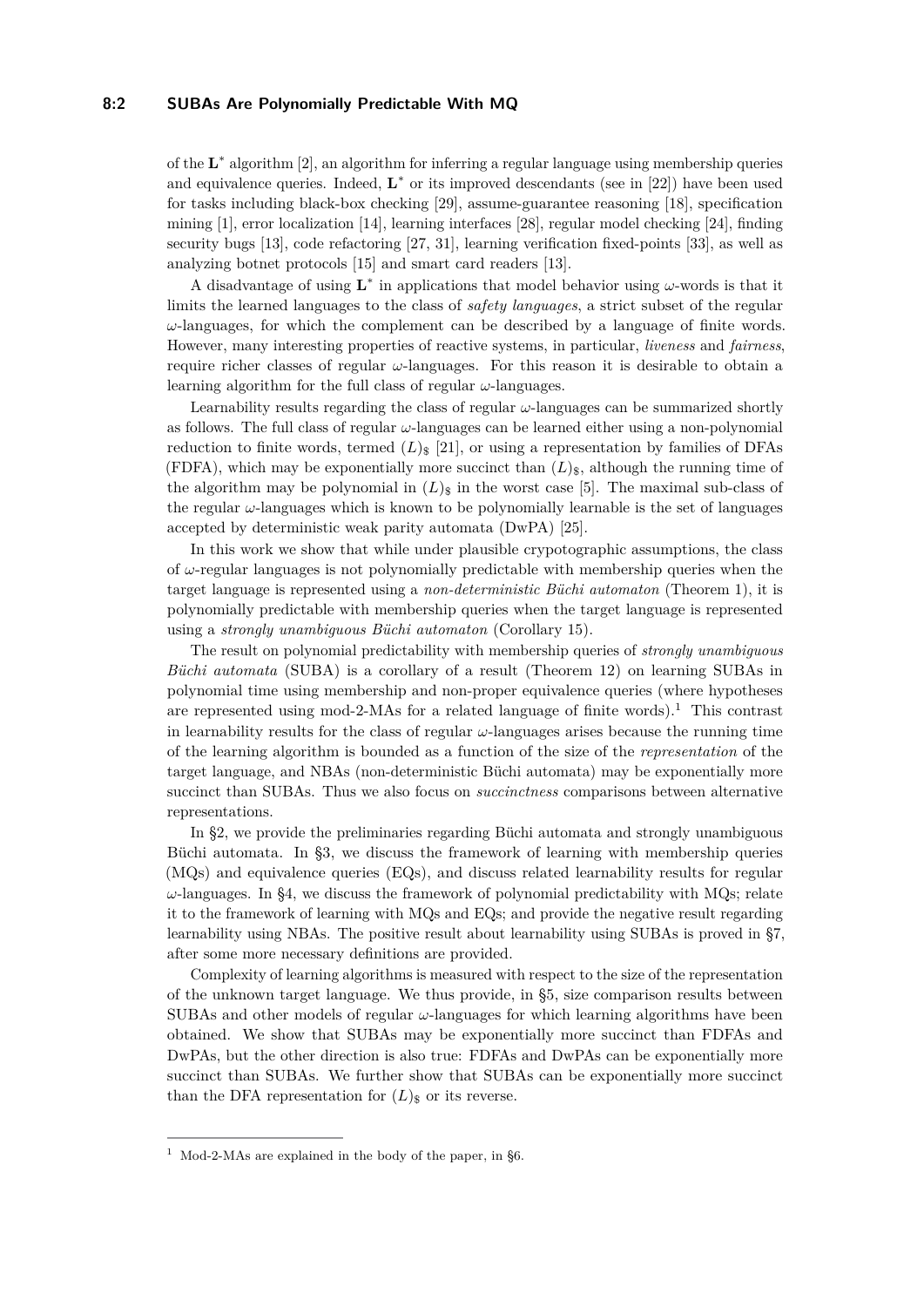### **D. Angluin, T. Antonopoulos, and D. Fisman 8:3**

The learning algorithm for SUBAs uses a reduction to unambiguous finite automata on finite words (UFAs) and uses the model of *mod-2-MA*; a special type of *multiplicity automata*. In [§6](#page-9-0) we explain multiplicity automata and mod-2-MAs and study size comparisons relating mod-2-MAs, DFAs and NFAs. A UFA of size *n* can be represented by a mod-2-MA of size at most *n*, and UFAs, NFAs and mod-2-MAs may be exponentially more succinct than DFAs. We show that NFAs may be exponentially more succinct than mod-2-MAs, and that if there exist infinitely many Mersenne primes, then mod-2-MAs are exponentially more succinct than NFAs.

Finally, as mentioned, we provide the positive result for learning SUBAs in [§7](#page-13-1) and conclude with a short discussion in [§8.](#page-14-1)

# <span id="page-2-0"></span>**2 Strongly Unambiguous Büchi Automata**

Carton and Michel [\[12\]](#page-15-6) introduced the definition of a complete strongly unambiguous Büchi automaton (CUBA) and proved that every regular *ω*-language can be accepted by a CUBA. Bousquet and Löding [\[9\]](#page-15-7) introduced the relaxed definition of a strongly unambiguous Büchi automaton (SUBA) and proved that the containment and equivalence problems for SUBAs are solvable in polynomial time. Their proof reduces these problems for SUBAs to the containment and equivalence problems for unambiguous finite automata, which were shown to be solvable in polynomial time by Stearns and Hunt [\[20\]](#page-16-11). The usual translation of a linear temporal logic (LTL) formula into a Büchi automaton produces a SUBA; see the papers of Wilke [\[34,](#page-16-12) [35\]](#page-16-13) for more on the relationship between LTL and CUBAs.

Given a finite alphabet  $\Sigma$  of symbols, we consider both the set of finite words  $\Sigma^*$  and the set of infinite or  $\omega$ -words  $\Sigma^{\omega}$ , which are maps from the positive integers to  $\Sigma$ . The term *word* refers to a finite word or an *ω*-word. A subset of  $\Sigma^*$  is a *language* and a subset of  $\Sigma^{\omega}$ is an  $\omega$ -language. For a word w, the notation  $w[i]$  refers to the symbol of w indexed by *j*. where indices start at 1. For words *w* and *v* and a finite word *u*, if  $w = uv$ , then *u* is a *prefix* of *w* and *v* is a *suffix* of *w*.

We consider two types of automata: nondeterministic finite automata (NFAs), which accept sets of finite words, and nondeterministic Büchi automata (NBAs), which accept sets of infinite words, that can each be represented as a tuple  $\mathcal{A} = (\Sigma, Q, Q_0, \Delta, F)$ , where  $\Sigma$  is the finite alphabet of input symbols,  $Q$  is the finite set of states,  $Q_0 \subseteq Q$  is the set of initial states,  $\Delta \subseteq Q \times \Sigma \times Q$  is the transition relation, and  $F \subseteq Q$  is the set of final states.

A *path* of an NFA (resp. an NBA) on a word *w* is a finite (resp. infinite) sequence of states  $q_0, q_1, \ldots$  such that for all *j* indexing symbols of *w*,  $(q_{j-1}, w[j], q_j) \in \Delta$ . A path is *initial* if  $q_0 \in Q_0$ . A path of an NFA is *final* if it ends with a final state. A path of an NBA is *final* if it passes infinitely often through a final state. A path is *accepting* if it is both initial and final. For an NFA or NBA, the word *w* is *accepted* if there exists at least one accepting path for *w*. We use  $\llbracket \mathcal{A} \rrbracket$  for the set of words accepted by  $\mathcal{A}$ .

The transition relation  $\Delta$  is *deterministic* if for any  $q_1 \in Q$  and  $\sigma \in \Sigma$ , there is at most one  $q_2 \in Q$  such that  $(q_1, \sigma, q_2) \in \Delta$ . If an NFA (resp. NBA) has a deterministic transition relation and at most one initial state, then it is a deterministic finite automaton (DFA) (resp. a deterministic Büchi automaton (DBA).) The transition relation ∆ is *reverse deterministic* if the reverse relation  $\Delta^r = \{(q_2, \sigma, q_1) | (q_1, \sigma, q_2) \in \Delta\}$  is deterministic. A state *q* of an NFA or NBA A is *live* if it appears on an accepting path for some word *w*. The automaton is *trim* if it contains no non-live states. The non-live states may be removed from A without affecting the set of words it accepts.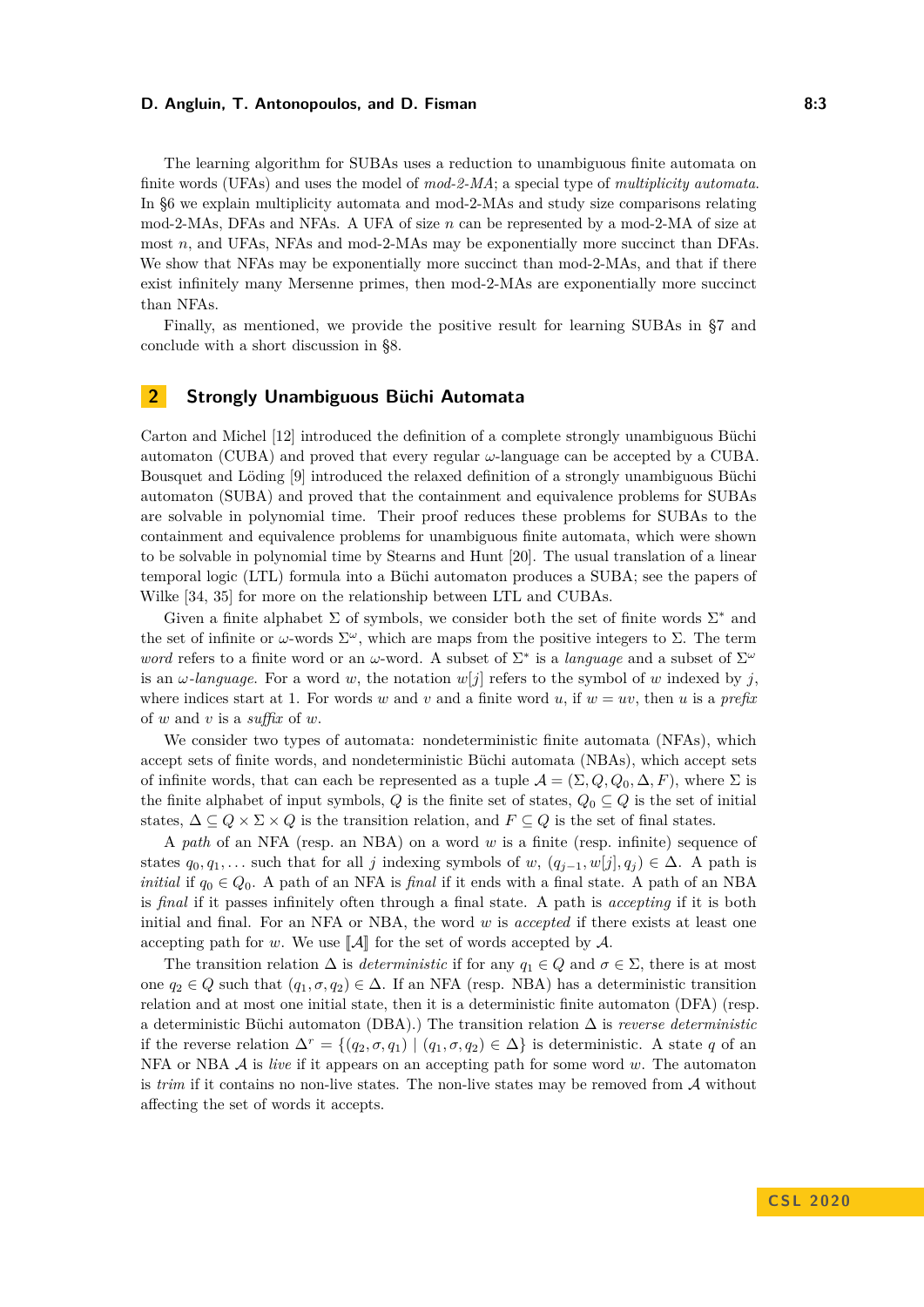<span id="page-3-1"></span>

**Figure 1** Left: A DBA  $\mathcal{D}$  for the language  $(\Sigma^* b)^{\omega}$  that is not a SUBA, and a SUBA S for the same language. Right: Two nonisomorphic minimum SUBAs  $S_1$  and  $S_2$  for  $(a + b)^*(aa^*bb^*)^\omega$ .

The class of languages accepted by NFAs or DFAs is the *regular languages*. The class of languages accepted by NBAs is the *regular ω-languages*. The class of languages accepted by DBAs is a proper subclass of the class of regular *ω*-languages.

### **Unambiguous Automata**

- An NFA A is said to be *unambiguous* (UFA) if every word  $w \in \Sigma^*$  has at most one accepting path.
- An NBA B is said to be *unambiguous* (UBA) if every word  $w \in \Sigma^{\omega}$  has at most one  $\equiv$ accepting path.
- An NBA B is said to be *strongly unambiguous* (SUBA) if every word  $w \in \Sigma^{\omega}$  has at most  $\sim$ one final path [\[9\]](#page-15-7).
- An NBA B is said to be *strongly unambiguous and complete* (CUBA) if every word  $\mathcal{L}_{\mathcal{A}}$  $w \in \Sigma^{\omega}$  has exactly one final path [\[12\]](#page-15-6).

Note that every DFA is a UFA and every UFA is an NFA, and these containments are proper. The above standard definitions for UFAs and UBAs refer to the uniqueness of accepting paths, while the definitions for SUBAs and CUBAs refer to the uniqueness of final paths, whether or not they are also initial. Every CUBA is a SUBA, and every SUBA is an UBA, and these containments are proper. Note that a DBA is not necessarily a SUBA. For instance, the DBA D of Fig. [1](#page-3-1) which recognizes all words with infinitely many *b*'s is not a SUBA, since  $b^{\omega}$  is accepted from both states [1](#page-3-1) and 2. The SUBA  $S$  of Fig. 1 accepts this language. Carton and Michel [\[12\]](#page-15-6) proved that every regular *ω*-language can be accepted by a CUBA (and therefore also by a SUBA).

In this paper we focus on the class of SUBAs. It is easy to see that for any  $w \in \Sigma^{\omega}$  if there is a final path on  $w$ , it originates at a unique state, and therefore the transition function of any trim SUBA is reverse deterministic. Unlike in the case of DFAs representing regular languages of finite words, there need not be a canonical minimum SUBA for a language. In Fig. [1](#page-3-1) we show two non-isomorphic SUBAs  $S_1$  and  $S_2$  with the minimum possible number of states for the set of  $\omega$ -words over the alphabet  $\{a, b\}$  that contain an infinite number of *a*'s and an infinite number of *b*'s.[2](#page-3-2)

# <span id="page-3-0"></span>**3 Learning Regular** *ω***-Languages With Queries**

The first framework of learning that we consider is that of an algorithm learning a target language *L* using equivalence queries (EQs) and membership queries (MQs). In a membership query, the learning algorithm specifies a word *w* and receives the answer 1 if  $w \in L$  and

<span id="page-3-2"></span><sup>&</sup>lt;sup>2</sup> Automata  $A = (\Sigma, Q, Q_0, \Delta, F)$  and  $A' = (\Sigma, Q', Q'_0, \Delta', F')$  are isomorphic if they are equivalent to each other under a renaming of the states. Formally, if there exists a map  $h: Q \to Q'$  such that (a)  $q \in Q_0$  iff  $h(q) \in Q'_0$ , (b)  $q \in F$  iff  $h(q) \in F'$  and (c)  $(q_1, \sigma, q_2) \in \delta$  iff  $(h(q_1), \sigma, h(q_2)) \in \delta'.$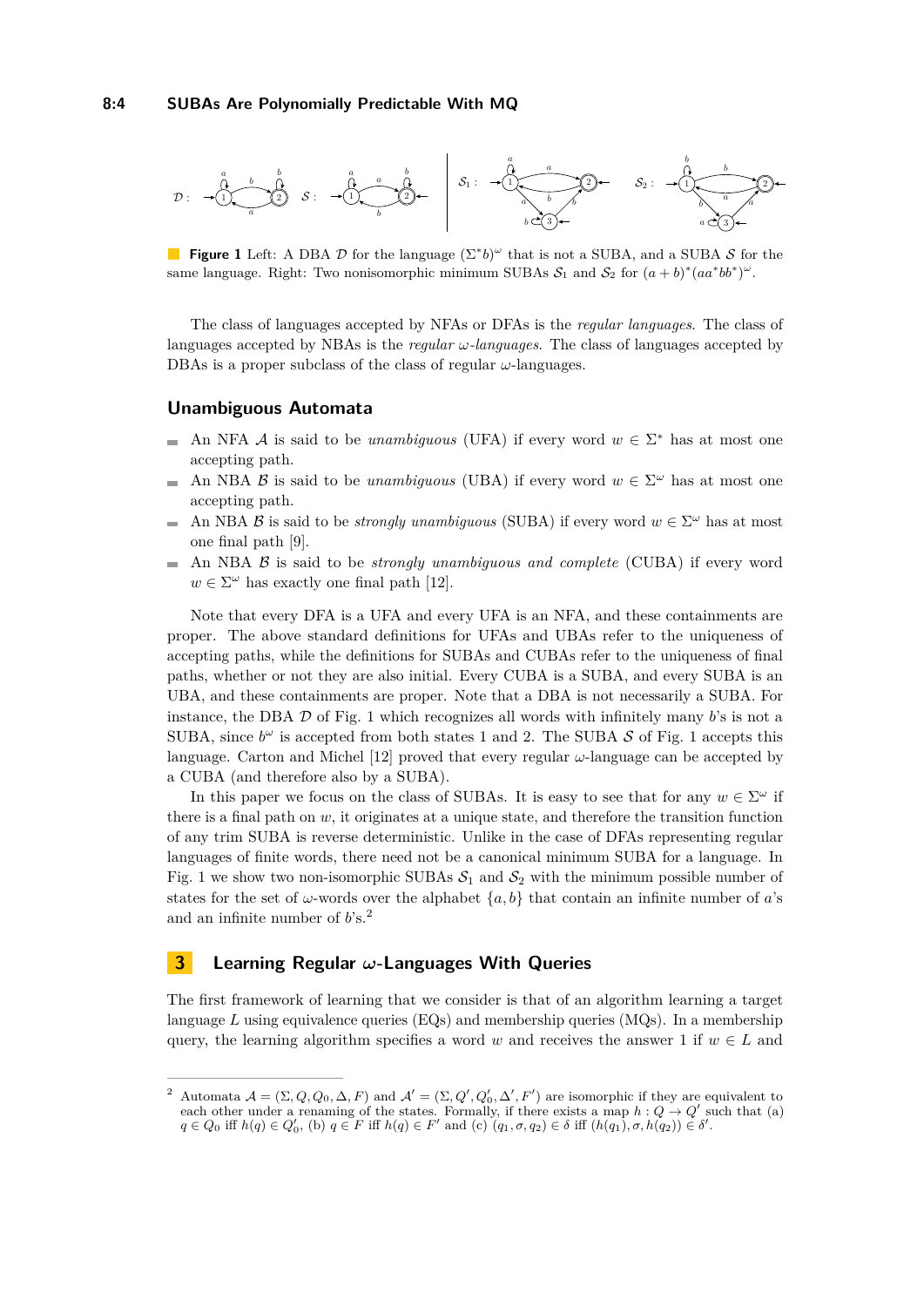### **D. Angluin, T. Antonopoulos, and D. Fisman 6:5 1988 1988 8:5 1988**

the answer 0 if  $w \notin L$ , indicating whether *w* is a member of the target language. In an equivalence query, the learning algorithm specifies a hypothesis, that is, a set of words *H*, and receives either the answer "yes", signifying that the sets *H* and *L* are equal, or the answer "no" together with an arbitrarily selected counterexample *w* such that *w* is an element of exactly one of *L* and *H*, that is, a counterexample that shows the sets *H* and *L* are not equal. If the answer to an equivalence query is "yes", the learning algorithm has succeeded in identifying the target language *L*.

The above description omits a specification of how a word *w* is represented when it is the subject of a MQ by the learning algorithm or when it is returned as a counterexample to an EQ, as well as how a set of words *H* is represented by the learning algorithm in an EQ. It also omits a measure of the "size" of the target language *L*, which is a parameter to functions bounding the running time of the algorithm. We now address these omissions.

As is usual, a finite word *w* is represented by the finite sequence of symbols it contains, and its length is the length of that sequence. Arbitrary *ω*-words *w* are not represented; rather we restrict the words used in MQs and returned as counterexamples by EQs to be *ultimately periodic*, that is, words of the form  $u(v)^\omega$  for finite words  $u, v \in \Sigma^*$ , denoting *u* concatenated with an infinite sequence of copies of *v*. This restriction is justified by the fact that two regular *ω*-languages that agree on the classification of all ultimately periodic words are in fact equal [\[10\]](#page-15-8). Given an  $\omega$ -language L and a symbol \$ not in the alphabet of L, we define

$$
(L)_{\$} = \{ u\$v \mid u(v)^\omega \in L \}.
$$

Then two regular  $\omega$ -languages  $L_1$  and  $L_2$  are equal if and only if  $(L_1)_\$ = (L_2)_\$$ . Consistent with this definition, we assume that the ultimately periodic word  $u(v)^\omega$  is represented by the finite string *u*\$*v*. Calbrix et al. [\[11\]](#page-15-9) introduced this definition and showed that if *L* is a regular  $\omega$ -language, then  $(L)_{\mathcal{S}}$  is a regular language.

To represent both the target language *L* and a hypothesis set *H*, the natural choice is an automaton of the type being considered (for example, a SUBA), with an appropriate size measure (for example, the number of states of the automaton.) If this is the situation, the EQs are termed *proper*. However, it is sometimes useful to allow a different type of representation of hypotheses *H* in the EQs, in which case the EQs are *non-proper*. This issue will be considered further in Section [7.](#page-13-1)

In defining the running time of a learning algorithm, each EQ or MQ is counted as an oracle call, that is, one step. The learning algorithm must be able to cope with arbitrary counterexamples, which may be arbitrarily long, so it is said to run in polynomial time if its running time is bounded by a polynomial in the size of the smallest automaton accepting the target language *L* and the length of the longest counterexample returned by EQs.

In this learning framework, Maler and Pnueli [\[25\]](#page-16-10) gave a polynomial time learning algorithm using MQs and proper EQs for a strict subclass of languages accepted by DBAs, namely the class of  $\omega$ -languages *L* such that both *L* and its complement  $(\Sigma^{\omega} \setminus L)$  are accepted by DBAs. This class of languages is characterized by the deterministic weak parity automata (DwPA) and is a strict subclass of the class of all regular *ω*-languages.

Farzan et al. [\[21\]](#page-16-9) applied the learning algorithm  $\mathbf{L}^*$  to the problem of learning a DFA accepting the regular language  $(L)_{\text{s}}$ , providing an algorithm using MQs and proper EQs to learn an arbitrary regular *ω*-language represented by NBAs.[3](#page-4-0) One issue with this approach is

<span id="page-4-0"></span><sup>&</sup>lt;sup>3</sup> **L**<sup>\*</sup> runs in time polynomial in *n* and  $\ell$  where *n* is the size of the minimal DFA for the language, and  $\ell$  the size of the largest counterexample, asks at most *n* equivalence queries and at most  $O(\ell n^2)$  membership queries [\[2\]](#page-15-0). The complexity of the algorithm proposed by Farzan et al. is thus polynomial with respect to the size of a DFA for  $(L)_{\$}$ .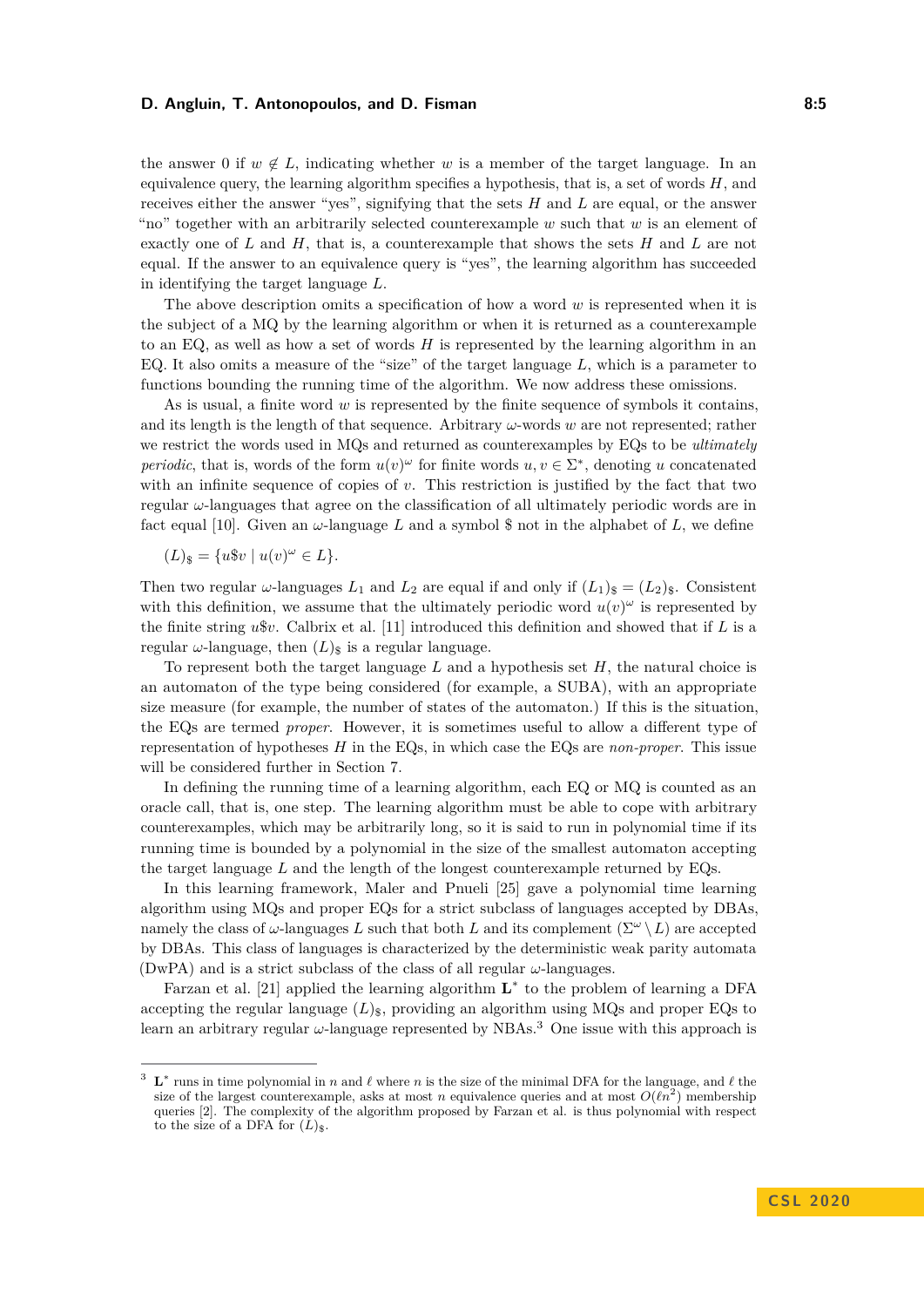#### **8:6 SUBAs Are Polynomially Predictable With MQ**

that the DFA for  $(L)_{\rm s}$  may be quite large: for an NBA with *m* states, Calbrix et al. provide an upper bound of  $2^m + 2^{2m^2+m}$  on the size of a DFA for  $(L)_{\$}$ . In Section [5](#page-7-0) we show that the minimum DFA for  $(L)_{\$}$  and its reverse,  $(L)_{\$}^r$ , may also be exponentially larger than a SUBA for *L*.

Angluin and Fisman [\[4\]](#page-15-10) proposed a representation of regular *ω*-languages using families of DFAs, a representation that may be exponentially more concise than the minimum DFA for  $(L)$ <sub>\$</sub>, and gave a learning algorithm  $\mathbf{L}^{\omega}$  based on that representation. However, the intermediate hypotheses of the learning algorithm could be large, in the worst case as large as a minimum DFA for  $(L)_{\$}$ .

# <span id="page-5-0"></span>**4 A Negative Result for Learning NBAs**

NBAs may be exponentially more succinct than SUBAs (see Section [5\)](#page-7-0). However, in this section we show that under plausible cryptographic assumptions, there is no polynomial time algorithm to learn NBAs using equivalence and membership queries. We now define a second, more relaxed, notion of learning, namely polynomial predictability with membership queries.

The learning framework of *polynomial predictability with membership queries* assumes that there is an upper bound *n* on the length of relevant example words and that there is an arbitrary unknown probability distribution *D* on these words. The learning algorithm has access to words randomly drawn according to *D* and labeled according to the target concept *L*, as well as MQs to *L*. The algorithm is also given an upper bound *s* on the target concept and an accuracy parameter  $\epsilon > 0$ . We refer to the operation of drawing a word according to *D* and getting the result of its membership in *L* as *drawing a classsified word*. The algorithm runs for some time, drawing classified words and making MQs until it requests one test word to predict. This word is also drawn according to *D* and, without making any further draws of classified words or MQs, the algorithm outputs 1 or 0 as a prediction of whether the word is a member of *L* or not. For the algorithm to be successful, this prediction must be correct with probability at least  $(1 - \epsilon)$ . In the running time of the algorithm, drawing a classified word, making a MQ and requesting the test word to predict count as oracle calls, that is, each counts as one step.

A class C of languages with a particular choice of representations is *polynomially predictable with membership queries* if there exists a (possibly randomized) learning algorithm *A* in the framework just described, that takes as input *n*, *s* and  $\epsilon$ , such that for any positive integer *n*, any probability distribution *D* over words of length at most *n*, for any target language  $L \in \mathcal{C}$ , for any positive integer *s* that is an upper bound on the size of the smallest representation of L, and for any  $\epsilon > 0$ , the algorithm A with access to words drawn according to D and classified according to *L*, and access to MQs for *L*, runs for time bounded by a polynomial in *n*, *s*, and  $1/\epsilon$  and with probability at least  $(1 - \epsilon)$  correctly predicts the classification of the test word to predict.

Comparing this definition of learning to that in Section [3,](#page-3-0) the definition using EQs and MQs requires complete representations of the hypotheses in a specific form, while polynomial predictability with MQs only requires the ability to make predictions of the classifications of new examples, with no restriction on how the (implicit) hypothesis is represented. The definition of polynomial predictability with MQs is more relaxed than the definition of polynomial time learning with EQs and MQs in the sense that if a class  $\mathcal C$  can be learned in polynomial time with EQs and MQs, where the representation used in the EQs has a polynomial time membership test, then  $\mathcal C$  is also polynomially predictable with membership queries. Angluin [\[2\]](#page-15-0) showed that if the hypotheses used in EQs have a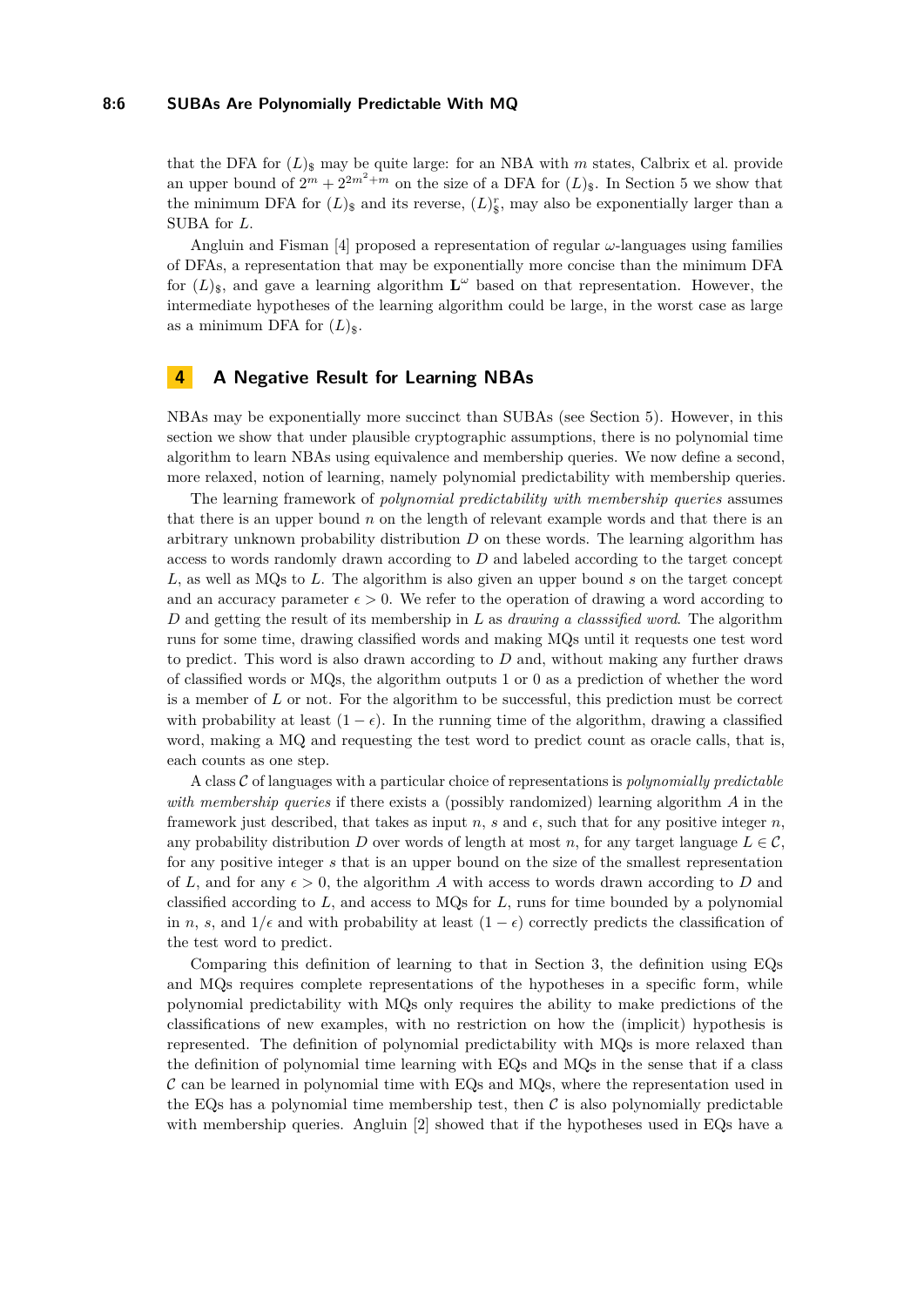### **D. Angluin, T. Antonopoulos, and D. Fisman 8:7 1988 1988 8:7**

polynomial time membership test, then polynomial time learnability with EQs and MQs implies PAC-learnability with MQs; this in turn implies polynomial predictability with MQs.

We now prove the following negative result for learning NBAs.

<span id="page-6-0"></span> $\triangleright$  **Theorem 1.** If we assume the computational intractability of any of the following three *problems: (1) testing quadratic residues modulo a composite, (2) inverting RSA encryption, or (3) factoring Blum integers, then the concept class of regular ω-languages is not polynomially predictable with membership queries, when the target language is represented by an NBA.*

This follows from the analogous result for nondeterministic finite automata proved by Angluin and Kharitonov [\[7,](#page-15-11) Corollary 7]. The proof below is a straightforward reduction of predicting NFAs with membership queries to predicting NBAs with membership queries.

**Proof.** We first describe a general transformation of an NFA  $\mathcal A$  over the input alphabet  $\Sigma$  to a related NBA A' over an augmented input alphabet. Choose a new alphabet symbol  $a \notin \Sigma$ . Given an NFA  $\mathcal{A} = (\Sigma, Q, Q_0, \Delta, F)$ , we construct from it the NBA  $\mathcal{A}' = (\Sigma', Q', Q'_0, \Delta', F')$ as follows. Let  $\Sigma' = \Sigma \cup \{a\}$ . Choose a new state, say  $q' \notin Q$ , and let  $Q' = Q \cup \{q'\}$  and  $Q_0' = Q_0$ . For the transition relation, let  $\Delta' = \Delta \cup \{(q, a, q') \mid q \in F\} \cup \{(q', a, q')\}$ . Thus, there is a new transition on  $a$  from every final state of  $A$  to the new state  $q'$ , and a transition on *a* from *q*' to itself. Let  $F' = \{q'\}$ , so the new state is the only final state of A'. It is not difficult to see that if  $L \subseteq \Sigma^*$  is the language accepted by A, then the  $\omega$ -language accepted by  $\mathcal{A}'$  is  $L \cdot a^{\omega}$ .

If we have a learning algorithm  $A'$  that polynomially predicts NBA acceptance using membership queries, we can use it to construct an algorithm **A** that polynomially predicts NFA acceptance using membership queries. To implement **A** running with a target language L accepted by the NFA  $\mathcal A$  and the probability distribution  $D$  on  $\Sigma^*$ , we simulate the algorithm  $\mathbf{A}'$ , answering its queries as follows.

Suppose  $A'$  makes a membership query with  $(u, v)$  representing the ultimately periodic word  $u(v)^{\omega}$ . If  $u(v)^{\omega} = xa^{\omega}$  for some  $x \in \Sigma^*$  then we make a MQ to *L* with the word *x* and return the resulting answer. Otherwise, the answer to the MQ is 0.

Suppose  $A'$  requests a random classified word. Then we request a word from  $\Sigma^*$  chosen according to *D* and classified according to *L*, which returns a pair  $(x, y)$  where  $x \in \Sigma^*$  and  $y \in \{0,1\}$  indicates whether or not  $x \in L$ . The element we supply to **A**<sup> $\prime$ </sup> is the pair  $((x, a), y)$ , which indicates the choice of the *ω*-word  $xa^{\omega}$  and the classification *y*.

Finally, when  $A'$  requests the test word to predict, we request the test word to predict, and receive a string  $x \in \Sigma^*$ , chosen according to *D*. The test word that we supply to **A**<sup>*'*</sup> to predict is  $(x, a)$ , representing the *ω*-word  $xa^{\omega}$ .

The queries of  $\mathbf{A}'$  are answered as though it is learning the NBA  $\mathcal{A}'$  derived from  $\mathcal{A}$ , with the distribution on  $\omega$ -words giving probability  $D(x)$  to  $xa^{\omega}$  for  $x \in \Sigma^*$ , and probability zero to words not of this form. Thus, if  $A'$  predicts the correct classification of  $(x, a)$  by  $A'$ , then **A** predicts the correct classification of  $x$  by  $A$ .

Because of the relationship between polynomial time learnability with EQs and MQs and polynomial predictability with membership queries, we have the following.

 $\triangleright$  **Corollary 2.** If we assume the truth of any of the three cryptographic assumptions listed in *Theorem [1](#page-6-0) then there is no polynomial time algorithm to learn NBAs using EQs and MQs, such that the representation used in the EQs has a polynomial time membership test.*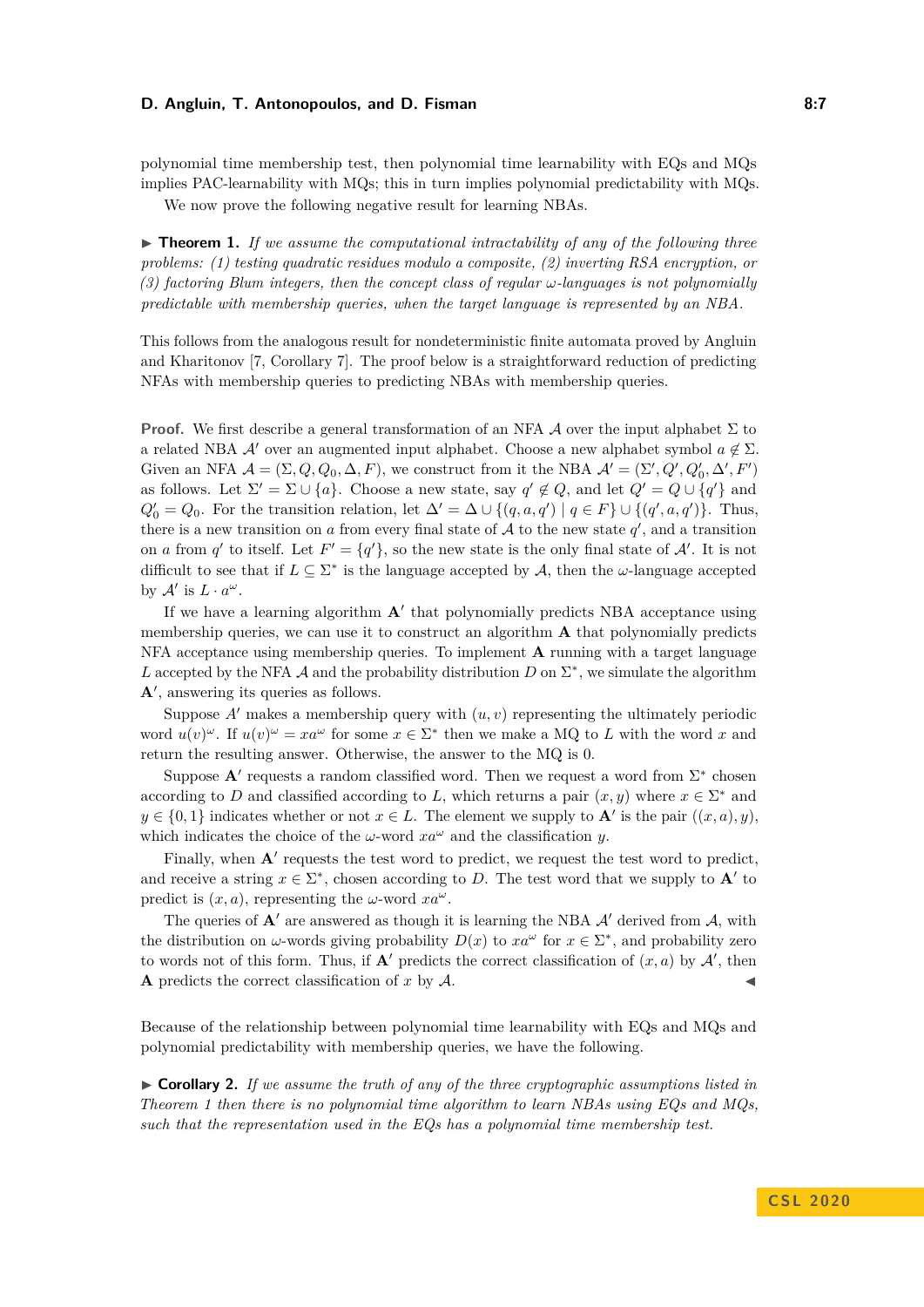### **8:8 SUBAs Are Polynomially Predictable With MQ**

# <span id="page-7-0"></span>**5 Size Comparisons for SUBAs**

Because the performance of a learning algorithm is bounded as a function of the size of the representation of the target language, we investigate size comparisons between SUBAs and other representations of regular *ω*-languages. For their conversion of an NBA of *n* states to an equivalent SUBA, Carton and Michel  $[12]$  give an upper bound of  $(12n)^n$  on the number of states in the resulting CUBA. Bousquet and Löding [\[9\]](#page-15-7) show that there is a family of languages  $L_n$  such that  $L_n$  is accepted by a DBA (which is also an NBA) of *n* + 1 states but any SUBA to accept  $L_n$  must have at least  $2^{n-1}$  states, showing that DBAs and NBAs may be exponentially more succinct than SUBAs. Here we focus on comparisons to representations used in learning algorithms, namely deterministic weak parity automata (DwPAs), families of DFAs (FDFAs) and DFAs for  $(L)_{\$}$ .

# **5.1 Comparison to FDFAs and DwPAs**

A family of DFAs (FDFA)  $\mathcal{F} = (\mathcal{M}, {\mathcal{A}_q})$  over an alphabet  $\Sigma$  consists of a leading deterministic automaton  $\mathcal{M} = (\Sigma, Q, q_0, \delta)$  and progress DFAs  $\mathcal{A}_q = (\Sigma, S_q, s_{0q}, \delta_q, F_q)$  for each  $q \in Q$ . Let M be an automaton and  $(u, v)$  a pair of finite words representing the ultimately periodic word  $uv^{\omega}$ . The normalization of  $(u, v)$  with respect to M is the pair  $(x, y)$  such that  $x = uv^i$ ,  $y = v^j$  and  $0 \le i < j$  are the smallest for which  $uv^i$  and  $uv^{i+j}$  reach the same state of M. A pair of finite words  $(u, v)$  is accepted by an FDFA  $\mathcal{F} = (\mathcal{M}, \{A_a\})$  if *y* is accepted by  $\mathcal{A}_{q_x}$  where  $q_x$  is the state reached by M when reading x and  $(x, y)$  is the normalization of  $(u, v)$  with respect to M. For a comprehensive discussion on FDFAs see [\[3\]](#page-15-12).

A deterministic weak parity automaton (DwPA) is a tuple  $(\Sigma, Q, q_0, \delta, \kappa)$  where the first four components are the same as for DBAs, and  $\kappa: Q \to \{1, \ldots, k\}$  maps a state to a number from a finite set of naturals, referred to as *color*. A DwPA accepts an *ω*-word *w* if the maximal color *visited* along the run of the DwPA on *w* is even.

**Find 1.** *There exists a family*  $\{L_n\}$  *of*  $\omega$ *-languages such that*  $L_n$  *is recognized by a SUBA of*  $2n + 2$  *states, while any FDFA and any DwPA recognizing*  $L_n$  *require at least*  $2^n$ *states.*

**Proof.** The proof uses the same family of languages used by Bousquet and Löding [\[9\]](#page-15-7) to prove an exponential translation may be required when going from SUBAs to deterministic Muller automata. The family they proposed is given by  $L_n = \sum^* a \sum^{n-1} a b^{\omega}$  where  $\Sigma = \{a, b\}$ . Fig 2. in [\[9\]](#page-15-7) shows a SUBA for  $L_n$  with  $n+2$  states. To see that an FDFA requires at least *n* states, we note that the number of states in a leading automaton of an FDFA is at least the number of equivalence classes in the right congruence ∼*<sup>L</sup>* where for all finite words *x* and *y* we have that  $x \sim_L y$  iff  $\forall w \in \Sigma^\omega$ .  $xw \in L \iff yw \in L$ . The proof follows since the number of equivalence classes derived from ∼*<sup>L</sup><sup>n</sup>* is at least 2 *<sup>n</sup>* [\[26\]](#page-16-14). The proof for DwPA follows from this as well since the number of equivalence classes of ∼*<sup>L</sup>* is also a lower bound for the number of states of any deterministic  $\omega$ -automaton for a language  $L$  [\[6\]](#page-15-13).

<span id="page-7-1"></span>**If Theorem 4.** *There exists a family*  $\{L_n\}$  *of*  $\omega$ *-languages such that*  $L_n$  *is recognized by an FDFA using*  $n + 3$  *states and by a DwPA using*  $n + 2$  *states, while any SUBA recognizing*  $L_n$ *requires at least* 2 *<sup>n</sup> states.*

**Proof of Thm. [4](#page-7-1) .** The proof uses the same family of languages used by Bousquet and Löding [\[9\]](#page-15-7) to prove an exponential translation may be required when going from deterministic Büchi automata to SUBAs. The family they proposed is given by  $L_n = \sum^{n-1} a \sum^{\omega}$  where  $\Sigma = \{a, b\}$ . A FDFA for  $L_n$  has the same structure as a DFA for  $\Sigma^{n-1} a \Sigma^*$ , namely states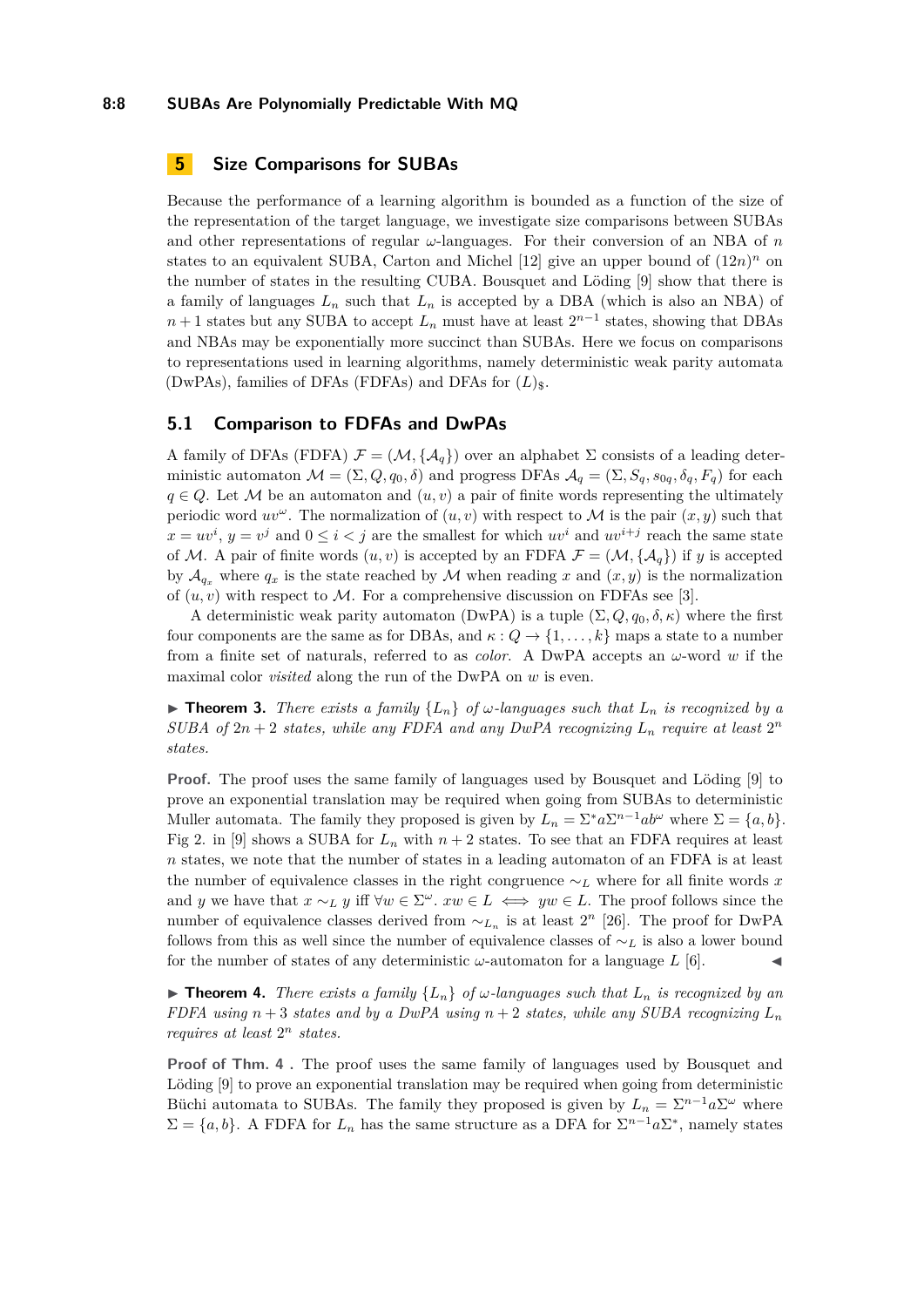### **D. Angluin, T. Antonopoulos, and D. Fisman 6:9 1988 1988 1988 1989 1989 1989 1989 1989**

<span id="page-8-1"></span>

**Figure 2** A SUBA with 4*n* + 5 states for *L<sup>n</sup>* used in the proof of Thm. [5](#page-8-0) for which any DFA to recognize  $(L_n)$ <sup>s</sup> or its reverse requires at least  $2^n$  states.

 $q_0, q_1, \ldots, q_n, q_{n+1}$  where  $q_i$  transits with *a* or *b* to  $q_{i+1}$  for  $0 \leq i \leq n$ ,  $q_n$  transits to  $q_{n+1}$ with *a* and  $q_{n+1}$  transits to itself with *a* or *b*. The progress automata for all states  $q_i$  for  $i \leq n$  is empty, and the progress automaton for state  $q_{n+1}$  is the one state accepting DFA. To build a DwPA for  $L_n$  we can take the same structure and the coloring  $\kappa(q_{n+1}) = 2$  and  $\kappa(q_i) = 1$  for any  $0 \leq i \leq n$ .

## **5.2 Comparison to DFAs for**  $(L)_{\rm s}$  or Its Reverse

One may notice that the families of languages used in the comparisions of SUBA with DMA, DBA, FDFA and DwPA are similar to the families of languages used to show that a DFA for the reverse of a language *L* can be exponentially bigger or exponentially smaller than a DFA for *L* itself. This has to do with the fact that SUBAs are backward deterministic. We thus asked ourselves whether there exists a family of languages  $\{L_n\}$  that a SUBA can characterize with polynomially in *n* many states, while both a DFA for  $(L_n)$ <sub>s</sub> and a DFA for its reverse,  $(L_n)$ <sup>r</sup><sub>s</sub>, would require exponentially many states. The answer is positive.

<span id="page-8-0"></span>**In Theorem 5.** *There exists a family*  ${L_n}$  *of*  $\omega$ *-languages such that*  $L_n$  *is recognized by a SUBA of*  $4n + 5$  *states, while any DFA to recognize*  $(L_n)$  *s or its reverse requires at least*  $2^n$ *states.*

**Proof.** We define a family of  $\omega$ -languages over the alphabet  $\{0, 1, 0', 1'\}$  by

$$
L_n = ((0+1)^* (0(0+1)^n 0(0+1)^n 0' + 1(0+1)^n 1(0+1)^n 1')\big)^{\omega},
$$

for all positive integers *n*. We define an NBA  $A_n$  of  $4n+5$  states to accept  $L_n$  (depicted in Fig. [2\)](#page-8-1), and show that it is a SUBA. It is not difficult to verify that  $A_n$  accepts  $L_n$ . To see that  $\mathcal{A}_n$  is a SUBA, note that any final run on an  $\omega$ -word w must pass infinitely often through  $r_{0,n}$  or  $r_{1,n}$ . After the former, the only possible symbol is  $0'$ , and after the latter, the only possible symbol is 1', and these symbols can occur nowhere else. Because the transition function of  $A_n$  is reverse deterministic, this completely determines the sequence of states traversed in a final run on *w*.

Next we show that a DFA to accept  $(L_n)$ <sub>\$</sub> must have at least  $2^n$  states. Assume to the contrary that there is a DFA  $M$  with fewer than  $2^n$  states that accepts this language. Then there exist two different strings  $u, v \in \{0, 1\}^n$  that reach the same state q of M from the initial state. Without loss of generality, there exist  $w, u_1, v_1 \in \{0, 1\}^*$  such that  $u = w0u_1$ and  $v = w1v_1$ . Let *x* be any element of  $\{0,1\}^*$  with length  $n - |u_1|$ . Then  $ux = w0u_1x$  and  $vx = w1v_1x$  reach the same state of M from the initial state. However,  $w0u_1x(0u_1x0'0u_1x)$ is an element of  $L_n$  while  $w1v_1x(0u_1x0'0u_1x)^\omega$  is not, so  $ux\$\theta u_1x0'0u_1x \in (L_n)_\$$ , while  $vx$0u_1x0'0u_1x \notin (L_n)_\$$ , a contradiction because these two strings must reach the same state of  $M$  from its initial state.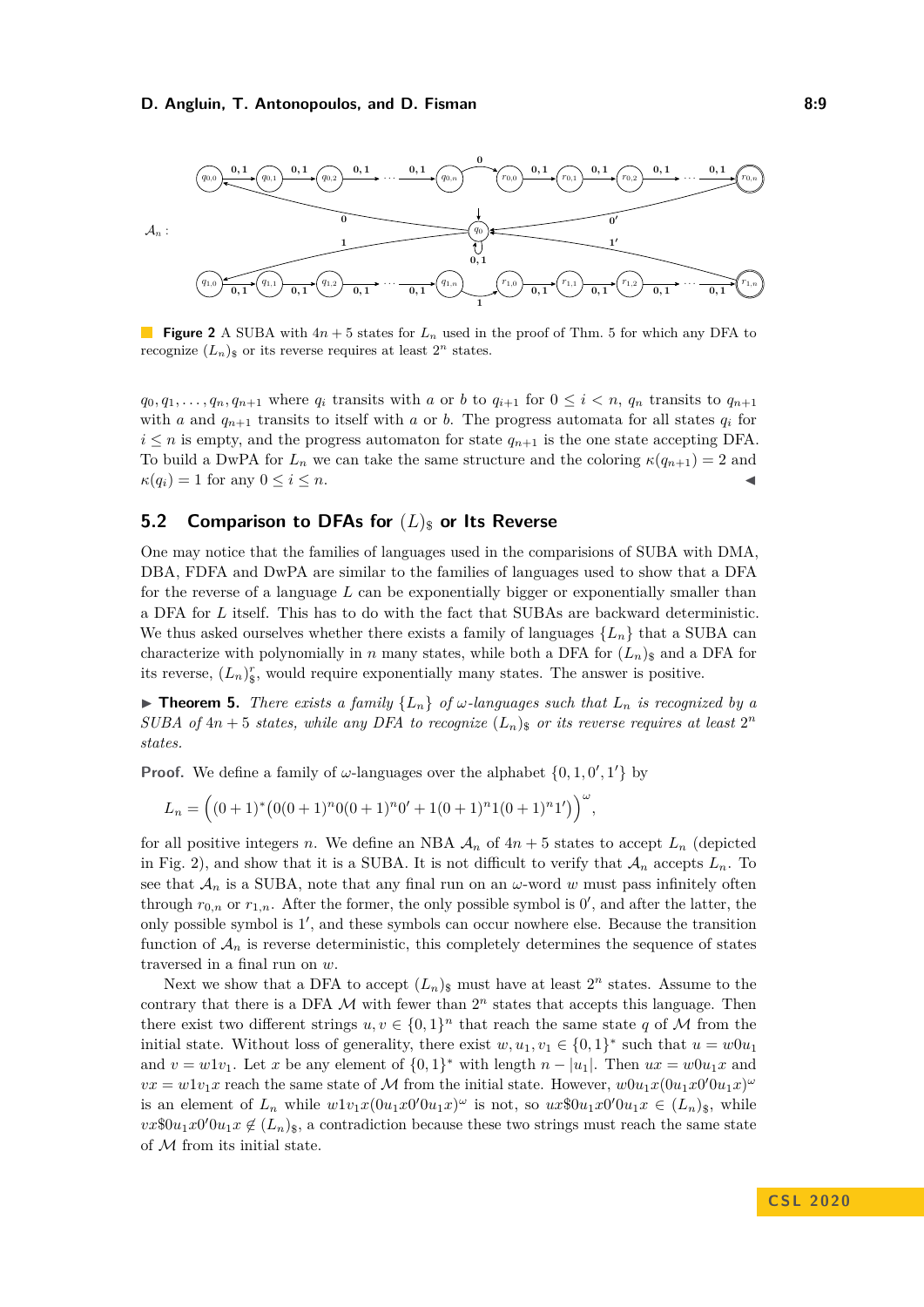Finally we show that a DFA to accept  $(L_n)_{\S}^r$ , the reverse of  $(L_n)_{\S}$  must have at least  $2^n$ states. Assume that there is a DFA  $\mathcal{M}^r$  of fewer than  $2^n$  states that accepts the language  $(L_n)_s^r$ . There exist two different strings  $u, v \in \{0, 1\}^n$  that reach the same state of  $M^r$  from its initial state, and strings  $w, u_1, v_1 \in \{0, 1\}^*$  such that  $u = w0u_1$  and  $v = w1v_1$ . Let  $x, y \in \{0, 1\}^*$  be arbitrary strings of lengths  $|x| = n - |u_1|$  and  $|y| = n - |w|$ . Consider the two strings

$$
z_0 = w0u_1x00'y = ux00'y
$$
, and  $z_1 = w1v_1x00'y = vx00'y$ ,

which reach the same state of  $M<sup>r</sup>$  from its initial state. Considering the reverses of these two strings,  $z_0^r = y^r 0' 0x^r u_1^r 0w^r$  is a possible period of  $L_n$ , that is,

 $0x^{r}u_{1}^{r}0w^{r}(z_{0}^{r})^{\omega} \in L_{n}, \text{ but } 0x^{r}u_{1}^{r}0w^{r}(z_{1}^{r})^{\omega} \notin L_{n}.$ 

Thus,  $z_0$  $\text{\$} w0u_1x0 \in (L_n)^r$  while  $z_1 \text{\$} w0u_1x0 \notin (L_n)^r$ , a contradiction because  $z_0$  and  $z_1$  reach the same state of  $\mathcal{M}^r$  from its initial state.

# <span id="page-9-0"></span>**6 Multiplicity Automata**

A multiplicity automaton represents a function  $f$  mapping finite strings  $\Sigma^*$  to elements of a field  $K$ . The definitions are formulated using vectors and matrices and their products over K. A *multiplicity automaton* of dimension *d* is specified as a tuple  $\mathcal{A} = (\Sigma, v_I, \{\mu_\sigma\}_{\sigma \in \Sigma}, v_F)$ , where  $\Sigma$  is the input alphabet,  $v_I \in \mathcal{K}^d$  is the initial state, for each symbol  $\sigma \in \Sigma$ ,  $\mu_{\sigma} \in \mathcal{K}^{d \times d}$ is the transition map on  $\sigma$ , and  $v_F \in \mathcal{K}^d$  is the output map. To specify the function *f* computed by A we first define a function  $\mu$  from  $\Sigma^*$  to  $\mathcal{K}^{d \times d}$  inductively as follows. For the empty string  $\varepsilon$ ,  $\mu(\varepsilon)$  is the  $d \times d$  identity matrix. Given  $\sigma \in \Sigma$  and  $w \in \Sigma^*$ ,  $\mu(\sigma w) = \mu_\sigma \cdot \mu(w)$ , where  $\cdot$  denotes matrix product. Thus, for a word  $w = \sigma_1 \sigma_2 \cdots \sigma_n$ ,  $\mu(w) = \mu_{\sigma_1} \cdot \mu_{\sigma_2} \cdots \mu_{\sigma_n}$ . Then the value output by  $A$  on input word  $w$  is given by

$$
f(w) = v_I^{\top} \mu(w) v_F,
$$

where the vectors  $v_I$  and  $v_F$  from  $K^d$  are interpreted as  $d \times 1$  column vectors.

Multiplicity automata have many useful properties. Assume that the arithmetic operations in the field K take one step. Then computing  $f(w)$  requires computing the product of  $|w|$ square matrices and two vectors of dimension *d* and takes time polynomial in |*w*| and *d*. Thon and Jaeger [\[32\]](#page-16-15) (who use the term *(linear) sequential systems* for multiplicity automata) give polynomial time algorithms to find a basis for the state space of a multiplicity automaton, to minimize a multiplicity automaton and to test two multiplicity automata for equivalence. The algorithm to find a basis for the states also yields a shortest string *w* (if any) that is not mapped to 0, and shows that such a string must have length less than the dimension of the automaton. This is because if the output is 0 on all the basis elements, the function is identically 0. Given multiplicity automata  $A_1$  and  $A_2$  of dimensions  $d_1$  and  $d_2$  computing  $f_1$  and  $f_2$ , there are multiplicity automata for the sum  $f_1 + f_2$  (of dimension  $d_1 + d_2$ ) and product  $f_1 \cdot f_2$  (of dimension  $d_1 \cdot d_2$ ) that may be constructed in polynomial time.

<span id="page-9-1"></span>We consider the special case of multiplicity automata over the Galois Field  $\mathcal{K} = \text{GF}(2)$ of the two elements {0*,* 1}, in which addition is defined modulo 2. These are termed *mod-2-multiplicity automata*, abbreviated as mod-2-MAs. The outputs of a mod-2-MA A are either 0 or 1, so we may consider them as language acceptors by defining  $\llbracket \mathcal{A} \rrbracket$  to be the set of elements of  $\Sigma^*$  mapped to 1 by A. We next show how to convert a mod-2-MA to an equivalent DFA.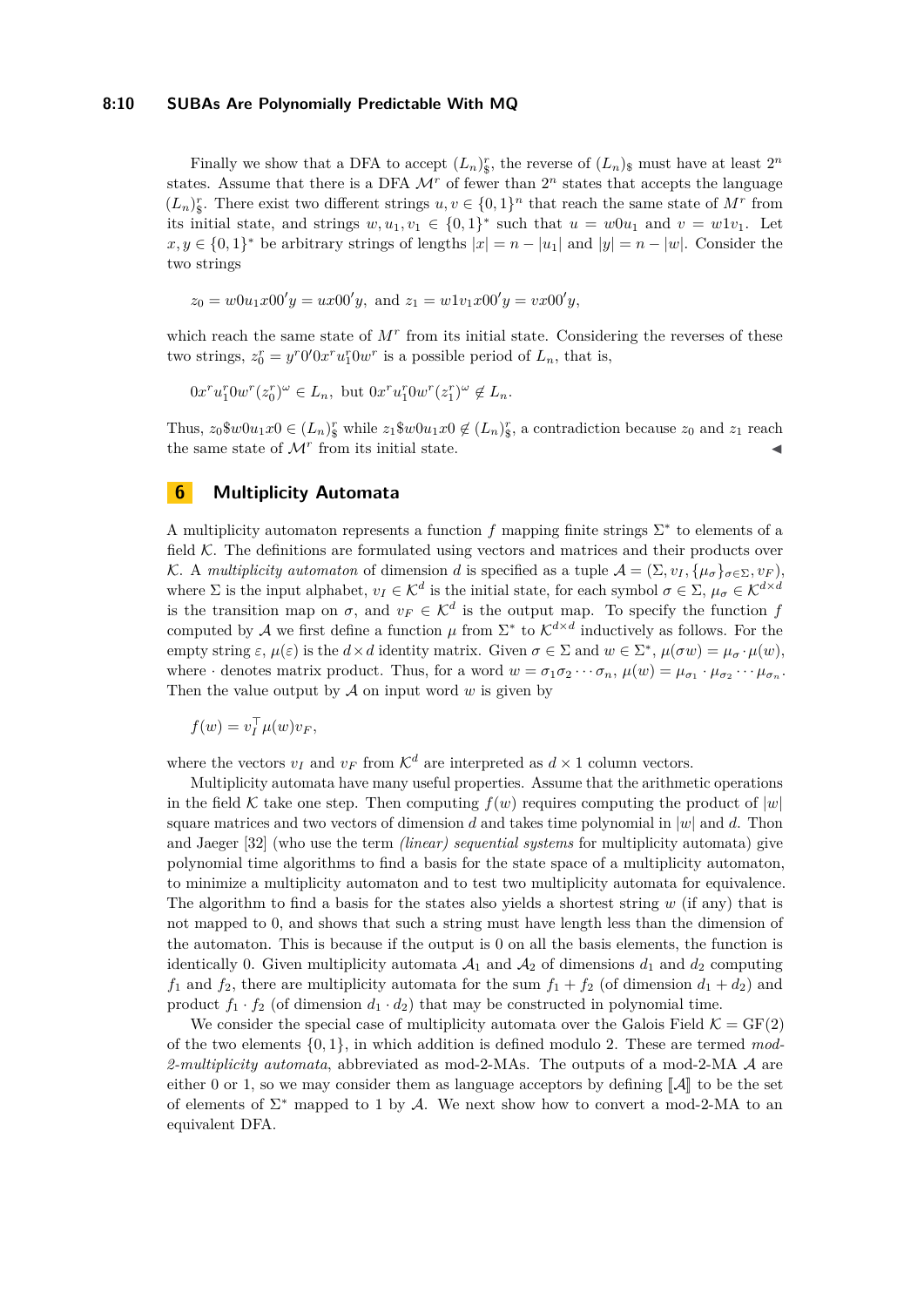### **D. Angluin, T. Antonopoulos, and D. Fisman 6: 11 8:11**

<span id="page-10-0"></span>

**Figure 3** Left: a mod-2-MA  $\mathcal{M}_1$  of dimension 3. Middle: the DFA  $\mathcal{D}_1$  constructed from the mod-2-MA  $\mathcal{M}_1$  according to Lemma [6.](#page-9-1) Right: the UFA  $\mathcal{A}_4$  from Denis et al. [\[19\]](#page-16-16).

**► Lemma 6.** *Let*  $\mathcal{A} = (\Sigma, v_I, \{\mu_{\sigma}\}_{\sigma \in \Sigma}, v_F)$  *be a mod-2-MA of dimension n. There exists a* DFA  $\mathcal{A}'$  with at most  $2^n$  states such that  $\llbracket \mathcal{A} \rrbracket = \llbracket \mathcal{A}' \rrbracket$ .

**Proof.** For A' the set of states is all row vectors  $v \in \{0,1\}^n$  and the initial state is  $v_I^{\top}$ . For states  $v_1$  and  $v_2$  there is a transition from  $v_1$  to  $v_2$  on  $\sigma$  if and only if  $v_2 = v_1 \mu_{\sigma}$ . The set of final states is all states *v* such that the inner product of *v* and  $v_F^{\top}$  is 1. Then the definition of the output of A guarantees that for all  $w \in \Sigma^*$ , the output of A on w is 1 if and only if  $A'$  accepts  $w$ .

As an example of this construction, consider the mod-2-MA  $\mathcal{M}_1$  of dimension 3 given in the left of Fig. [3.](#page-10-0) The equivalent DFA  $\mathcal{D}_1$  constructed from  $\mathcal{M}_1$  as described in the proof of Lemma [6](#page-9-1) is shown in the middle of Fig. [3,](#page-10-0) with unreachable states omitted. To see that the blowup in this conversion is inevitable, let's make some connection to NFAs and UFAs first.

The language accepted by  $\mathcal{M}_1$  and  $\mathcal{D}_1$  is the same as the language accepted by the UFA called  $A_4$  by Denis et al. [\[19\]](#page-16-16), shown on the right in Fig. [3,](#page-10-0) which can be verified by determinizing  $\mathcal{A}_4$  and comparing with  $\mathcal{D}_1$ . Note that no NFA of fewer than 4 states can accept this language, because it must ensure that  $a^k$  is accepted if and only if  $k$  is 0 or 1 modulo 4. Thus, a mod-2-MA may be more concise than the smallest equivalent NFA, an issue we consider further below. For the reverse direction, we have the following, observed in Example 2.3 by Beimel et al. [\[8\]](#page-15-14).

<span id="page-10-1"></span>► **Lemma 7.** *Let*  $A = (\Sigma, Q, Q_0, \Delta, F)$  *be an NFA of n states. There exists a mod-2-MA A' of dimension n such that for every*  $w \in \Sigma^*$ , the *output of* A' *on input w is* 1 *if and only if the number of accepting paths for w in* A *is odd.*

**Proof.** Suppose the states of A are  $Q = \{q_1, q_2, \ldots, q_n\}$ . We define a mod-2-MA A' of dimension *n* as follows. For vectors in  $\{0,1\}^n$ , dimension *i* represents state  $q_i$  for  $i = 1,2,\ldots,n$ . The vector  $v_I$  is the characteristic vector of  $Q_0$ , the vector  $v_F$  is the characteristic vector of *F*, and for each  $\sigma \in \Sigma$ ,  $[\mu_{\sigma}]_{i,j} = 1$  if and only if  $(q_i, \sigma, q_j) \in \Delta$ . An inductive proof shows that  $[\mu(w)]_{i,j} = 1$  if and only if the number of paths on *w* from  $q_i$  to  $q_j$  is odd. Multiplying on the left by the transpose of  $v_I$  selects the paths starting at an initial state, and multiplying on the right by  $v_F$  adds up the results for the final states, giving 1 if and only if the total number of accepting paths on input  $w$  in  $A$  is odd.

In the case of a UFA, for each  $w \in \Sigma^*$  the number of accepting paths is either 0 or 1, immediately implying the following fact, also observed by Beimel et al.

<span id="page-10-2"></span> $\triangleright$  **Corollary 8.** For any UFA A of *n* states, there exists a mod-2-MA A' of dimension *n* such *that*  $[\![\mathcal{A}]\!] = [\![\mathcal{A}']\!]$ .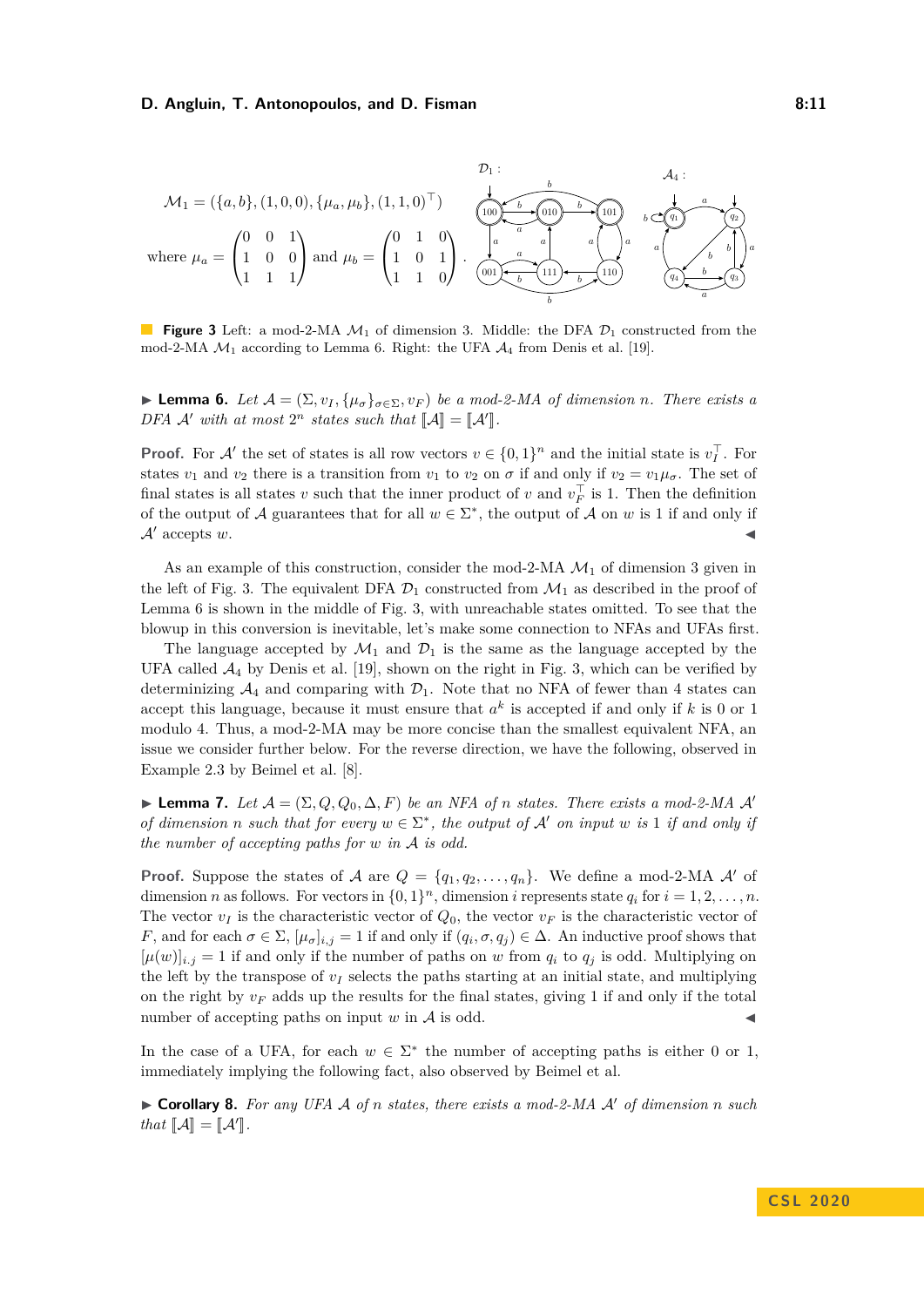<span id="page-11-0"></span>
$$
M_2 = (\{a, b\}, (1, 0, 0, 0), \{\mu_a, \mu_b\}, (0, 0, 0, 1)),
$$
  

$$
u_2: \longrightarrow \underbrace{\overset{a, b}{(q)} \xrightarrow{a, b}} \overset{a, b}{(q)} \longrightarrow \underbrace{\overset{a, b}{(q)} \xrightarrow{a, b}} \overset{a, b}{(q)}
$$
  
where 
$$
\mu_a = \begin{pmatrix} 1 & 1 & 0 & 0 \\ 0 & 0 & 1 & 0 \\ 0 & 0 & 0 & 1 \\ 0 & 0 & 0 & 0 \end{pmatrix} \text{ and } \mu_b = \begin{pmatrix} 1 & 0 & 0 & 0 \\ 0 & 0 & 1 & 0 \\ 0 & 0 & 0 & 1 \\ 0 & 0 & 0 & 0 \end{pmatrix}
$$

**Figure 4** The UFA  $U_2$  accepting  $\Sigma^* a \Sigma \Sigma$  for  $\Sigma = \{a, b\}$  and the mod-2-MA for the same language constructed according to Lemma [7.](#page-10-1)

As an example of this construction, consider the language  $\Sigma^* a \Sigma \Sigma$ , consisting of all strings over  $\Sigma = \{a, b\}$  with an *a* as the third symbol from the end. This is accepted by the UFA  $\mathcal{U}_2$ of [4](#page-11-0) states, shown in Fig. 4 on the left. The mod-2-MA  $\mathcal{M}_2$  of dimension 4 constructed from  $U_2$  according to Lemma [7](#page-10-1) is given on the right of Fig. [4.](#page-11-0)

<span id="page-11-1"></span> $\triangleright$  Remark 9. In the case of mod-2-MAs, the results listed above for general multiplicity automata give polynomial time algorithms to minimize the number of dimensions, and to test equivalence, emptiness and universality, as well as polynomial time constructions for the symmetric difference (by addition), complement (by adding the constant 1), intersection (by multiplication), and union (by intersection and complement) of two given automata. If the language is nonempty, a shortest accepted word may be found in polynomial time and has length less than the number of dimensions (see [\[32\]](#page-16-15)).

Beimel et al. [\[8\]](#page-15-14) consider the problem of learning a multiplicity automaton computing a function f using suitably generalized equivalence and membership queries (see Section [3](#page-3-0) for the basic definitions of learning with queries.) In particular, the answer to a membership query on word  $w \in \Sigma^*$  is the value of  $f(w) \in \mathcal{K}$ , and the answer to an equivalence query with a multiplicity automaton H is either "yes" or a counterexample, that is, a word  $w \in \Sigma^*$ such that the output of  $\mathcal H$  on  $w$  is not equal to  $f(w)$ . Beimel et al. give an algorithm to learn a multiplicity automaton in time polynomial in the rank of the Hankel matrix of *f* (which is bounded above by the dimension of the multiplicity automaton) and the length of the longest counterexample. In contrast to **L**<sup>\*</sup>, in which rows of the observation table that are unequal become distinct states, in the learning algorithm for multiplicity automata, a row becomes a new basis vector only if it is linearly independent of the existing basis vectors.

Given that DFAs, UFAs, NFAs and mod-2-MAs all accept the class of regular languages, an important distinction between them is succinctness, the number of states in the smallest automaton to accept a given regular language. An NFA, UFA or mod-2-MA of *n* states can be converted to an equivalent DFA of at most  $2<sup>n</sup>$  states. DFAs are UFAs, which are NFAs, so NFAs are at least as succinct as UFAs, which are at least as succinct as DFAs. By Corollary [8,](#page-10-2) each UFA can be converted to a mod-2-MA of the same size, so mod-2-MAs are at least as succinct as UFAs and DFAs. The family of languages  $L_n$  given by  $(a+b)^*a(a+b)^n$ shows that NFAs, UFAs and mod-2-MAs may be exponentially more succinct than DFAs.

Schmidt [\[30\]](#page-16-17) considers the family of complements of the languages  $L_n$  given by  $\{ww \}$  $w \in \{0,1\}^n\}$ , and shows that the complement of  $L_n$  can be accepted by an NFA of  $O(n^2)$ states, but requires at least  $2^n$  states for a UFA. His argument is that the rank of the binary matrix  $F(x, y) = xy \notin L_n$  where  $x, y \in \{0, 1\}^n$  is at least  $2^n$ , and therefore that a UFA must have at least  $2^n$  states. This also shows that a mod-2-MA for the complement of  $L_n$ must have dimension at least  $2^n$ . This leaves the question of whether mod-2-MAs may be non-polynomially more concise than UFAs or NFAs. Here we consider the comparison of the sizes of NFAs and mod-2-MAs over a unary alphabet.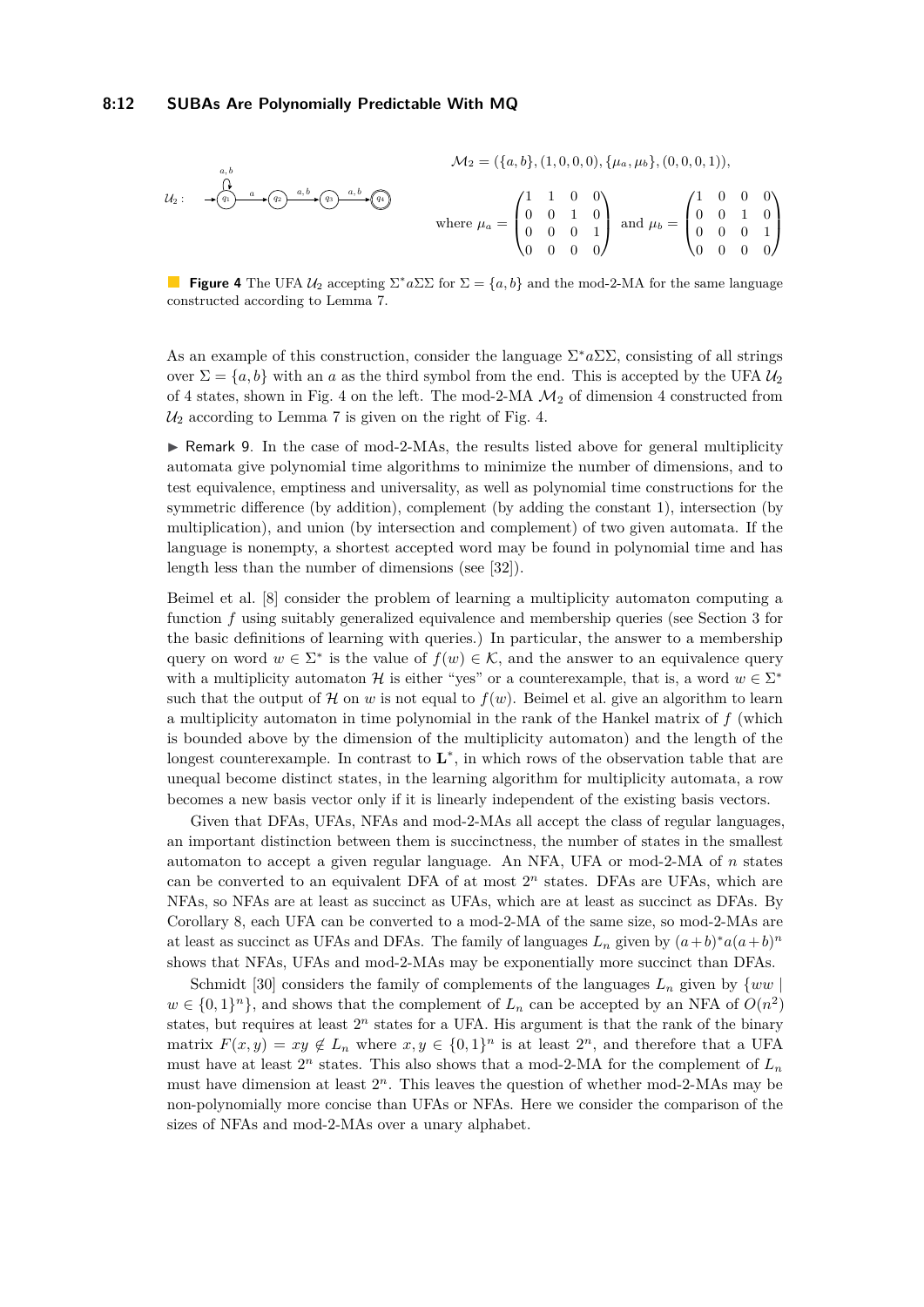### **D. Angluin, T. Antonopoulos, and D. Fisman 8:13 8:13**

**I Lemma 10.** *There is a family of unary languages*  ${L_n}$  *such that the smallest NFA that* accepts  $L_n$  has size  $O(n^2)$  while the smallest mod-2-MA that accepts  $L_n$  has dimension at  $least \ 2^{\Theta(n/\log n)}$ .

**Proof.** Given *n*, let  $p_1, p_2, \ldots, p_\ell$  denote the primes less than or equal to *n* and let  $P(n)$ denote their product. Define  $L_n$  to contain all words  $a^t$  such that  $t$  is not a positive integer multiple of  $P(n)$ . We define an NFA  $A_n$  to accept  $L_n$  as follows. The states are  $Q = \{q_0\} \cup \{r_{i,j} \mid 1 \leq i \leq n, 0 \leq j < p_i\}$ , where  $q_0$  is the only initial state and all states are final except for those in  $\{r_{i,j} \mid 1 \le i \le k, j = p_i - 1\}$ . There are transitions on *a* from  $q_0$  to each  $r_{i,0}$  and from each  $r_{i,j}$  to  $r_{i,j+1}$ , where the addition is modulo  $p_i$ . Then  $\varepsilon$  is accepted, and  $a^t$  is rejected only if  $t$  is a positive integer multiple of each  $p_i$ , that is, a positive integer multiple of  $P(n)$ , so  $\mathcal{A}_n$  accepts  $L_n$  and has  $O(n^2)$  states.

Let  $\mathcal{A}'$  be a mod-2-MA of dimension *N* accepting  $L_n$ . Then there is a mod-2-MA of dimension  $N + 1$  accepting the complement of  $L_n$  (Remark [9\)](#page-11-1). But the shortest word in the complement of  $L_n$  has length  $P(n)$ , so  $P(n) < N + 1$ . Because the number of primes less than or equal to *n* is  $\Theta(n/\log n)$  and each prime is at least 2, the lower bound follows.

For more information on sizes of finite automata accepting unary languages, see the paper of Chrobak [\[16,](#page-16-18) [17\]](#page-16-19), which gives more refined bounds.

In the other direction, we prove a conditional lower bound in the following lemma. A *Mersenne prime* is a prime of the form  $2^d - 1$  for some positive integer *d*. Unfortunately, it is unknown whether there are infinitely many Mersenne primes. For this paper, a *shift register sequence* of dimension *d* is an infinite periodic sequence  ${a_n}$  of bits defined by initial conditions  $a_i = b_i$  for  $i = 0, 1, \ldots, d - 1$  and a linear recurrence

$$
a_n = c_1 a_{n-1} + c_2 a_{n-2} + \ldots + c_d a_{n-d},
$$

for all  $n \geq d$ , where each  $c_i \in \{0, 1\}$  and the addition is modulo 2. The maximum possible minimum period of a shift register sequence is  $2^d - 1$ , and it is known that for every positive integer *d* there are shift register sequences of maximum period. These are known as *maximal length* or *pseudo noise* sequences. A maximal length sequence has  $2^{d-1}$  ones and  $2^{d-1} - 1$ zeros in the period. Golomb's book [\[23\]](#page-16-20) is a definitive reference for shift register sequences. An example of a maximal length sequence of dimension 4 is given by  $a_0 = 0$ ,  $a_1 = 0$ ,  $a_2 = 0$ ,  $a_3 = 1$  and for all  $n \geq 4$ ,  $a_n = a_{n-3} + a_{n-4} \pmod{2}$ . This recurrence generates a sequence with period 000100110101111.

► Lemma 11. If there are infinitely many Mersenne primes then there is a family of unary *languages L<sup>d</sup> such that for infinitely many values of d, L<sup>d</sup> is accepted by a mod-2-MA of dimension d but no NFA of fewer than*  $2^d - 1$  *states accepts*  $L_d$ *.* 

**Proof.** Suppose the unary alphabet is  $\Sigma = {\{\sharp\}}$ . For a language  $L \subseteq \Sigma^*$  we may define the infinite sequence  $\chi_n^L$  where  $\chi_n^L = 1$  if  $\sharp^n \in L$  and 0 otherwise. Given a maximal length shift register sequence  $\{a_n\}$  of dimension *d*, there exists a mod-2-MA  $A$  of dimension *d* such that the language *L* accepted by *A* has  $\chi_n^L = a_n$  for all  $n \geq 0$ . Such a mod-2-MA *A* can be constructed as follows. Let  $a_n = c_1 a_{n-1} + c_2 a_{n-2} + \ldots + c_d a_{n-d}$ , with initial conditions  $a_i = b_i$  for  $0 \leq i \leq d$ , be the linear recurrence used to define the given maximal length shift register sequence. Then let the mod-2-MA  $\mathcal M$  be the tuple

$$
(\{\sharp\}, (b_0, \ldots, b_{d-1}), \{\mu_{\sharp}\}, (1, 0, \ldots, 0)^{\top}),
$$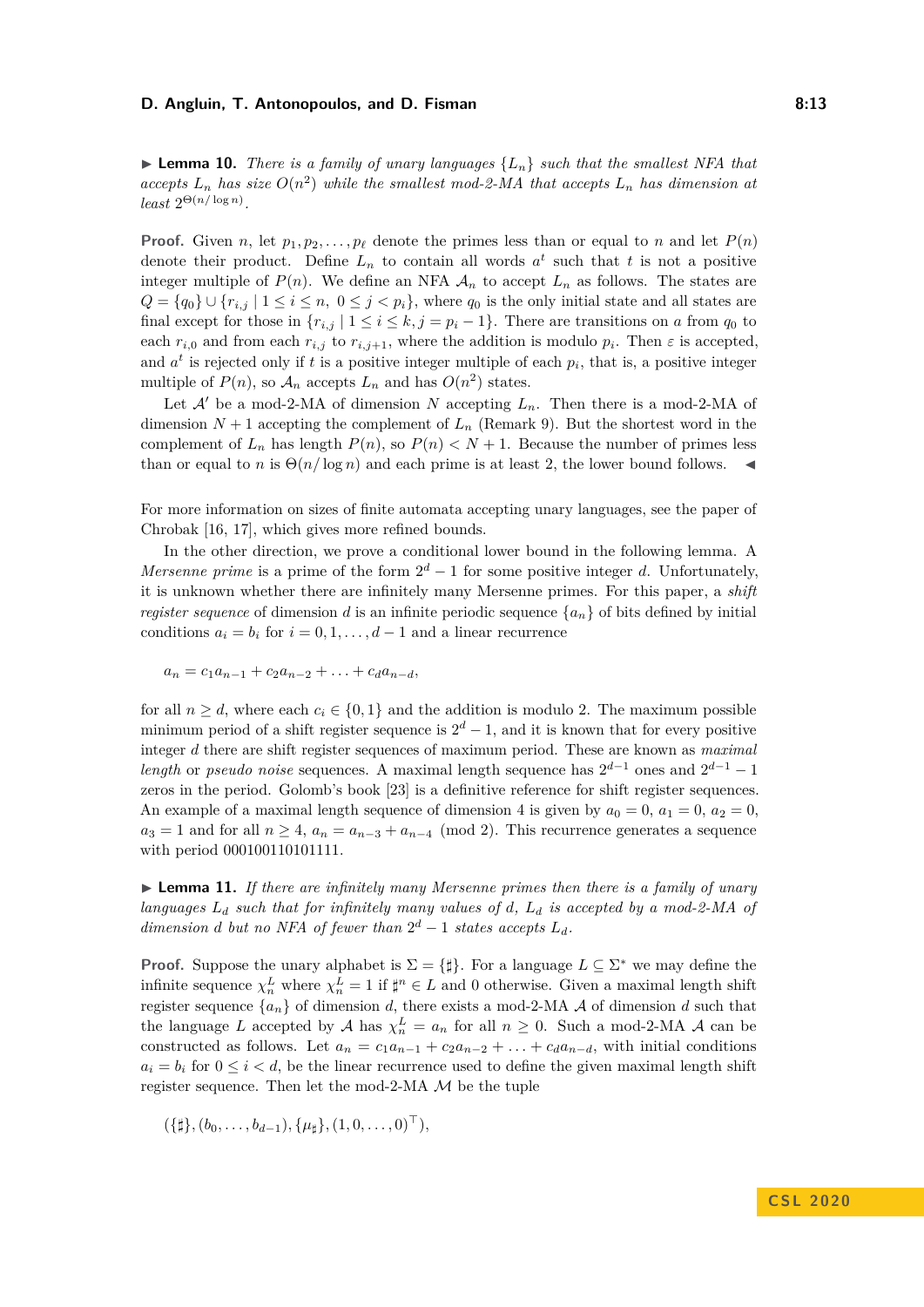### **8:14 SUBAs Are Polynomially Predictable With MQ**

where the matrix  $\mu_{\parallel}$  is as prescribed on the right.

$$
\mu_{\sharp} = \begin{pmatrix} 0 & 0 & \dots & 0 & c_d \\ 1 & 0 & \dots & 0 & c_{d-1} \\ 0 & 1 & \dots & 0 & c_{d-2} \\ \vdots & \vdots & \ddots & \vdots & \vdots \\ 0 & 0 & \dots & 1 & c_1 \end{pmatrix}
$$

It follows that  $(\chi_m^L, \chi_{m+1}^L, \ldots, \chi_{m+d-1}^L) \cdot \mu_{\sharp}$  is equal to  $(\chi_{m+1}^L, \chi_{m+2}^L, \ldots, \chi_{m+d}^L)$ , for any  $m \geq 0$ , and therefore, for any  $n \geq 0$ , the value of  $\chi_n^L$  is equal to  $(b_0, b_1, \ldots, b_{d-1}) \cdot (\mu_{\sharp})^n$ .  $(1, 0, \ldots, 0)^{\top}$ .

Let  $A'$  be an NFA accepting L corresponding to a maximal length shift register sequence of dimension  $d$ . Then  $A'$  must contain at least one reachable cycle of states with at least one final state. The length of that cycle must not be 1 or relatively prime to  $2^d - 1$ , or else positions of the period that should be 0's will eventually be assigned 1. More specifically, since the sequence is not constant and since the period of the shift register sequence is  $2^d - 1$ , there exist  $m_1, m_2 < 2^d$  such that for all  $\ell$  the value of  $a_{\ell \cdot (2^d-1)+m_1}$  is 0 and the value of  $a_{\ell \cdot (2^d-1)+m_2}$  is 1. On the other hand if there is a cycle of length *p* in A', then for some  $k \ge 0$ , the value of  $a_{k+j_1\cdot p}$  is equal to  $a_{k+j_2\cdot p}$ , for all  $j_1, j_2 \geq 0$ . It can be shown that if *p* is coprime to  $2^d - 1$ , then there exist  $z_1, z_2, x_1, x_2 ≥ 0$ , such that  $x_1 \cdot (2^d - 1) + m_1$  is equal to  $k + z_1 \cdot p$ and  $x_2 \cdot (2^d - 1) + m_2$  is equal to  $k + z_2 \cdot p$ , a contradiction. Thus *p* must not be coprime to  $2^d - 1$ . Therefore, if  $2^d - 1$  is prime, that is, if  $2^d - 1$  is a Mersenne prime, *p* must be a multiple of  $2^d - 1$  and as a result A must have at least  $2^d - 1$  states.

# <span id="page-13-1"></span>**7 Learning SUBAs in Polynomial Time With MQs and Non-Proper EQs**

In contrast to the negative result in Section [4](#page-5-0) for learning NBAs, we show that SUBAs can be learned in polynomial time using MQs and non-proper EQs. Since these two classes of automata both accept all the regular *ω*-languages, a key difference is in the succinctness of the representation of a regular *ω*-language by an NBA versus a SUBA.

<span id="page-13-0"></span> $\triangleright$  **Theorem 12.** *There is a polynomial time algorithm to learn all regular*  $\omega$ *-languages, when the target language is represented by a SUBA, using membership queries and non-proper equivalence queries (using mod-2-MAs to represent hypotheses).*

The existence of the learning algorithm is established by the following two results.

▶ **Lemma 13** (Bousquet and Löding [\[9\]](#page-15-7)). Let A be a SUBA of *n* states accepting the language  $L = \llbracket A \rrbracket$ . Then there is a UFA of  $O(n^2)$  states for the language  $(L)_{\$}$ .

Bousquet and Löding prove that there are polynomial time algorithms to determine containment and equivalence of two regular *ω*-languages represented by SUBAs. Their proof gives a construction that takes a SUBA A of *n* states accepting a language *L* and produces a UFA of at most  $n + 2n^2$  states that accepts  $(L)_{\$}$ .

▶ **Lemma 14** (Beimel et al. [\[8\]](#page-15-14)). *There is a polynomial time algorithm to learn UFAs with membership and non-proper equivalence queries (using mod-2-MAs to represent hypotheses).*

Beimel et al. [\[8\]](#page-15-14) give an algorithm to learn multiplicity automata over a field  $\mathcal K$  using (generalized) MQs and EQs that runs in time polynomial in the dimension of the target automaton and the length of the longest counterexample. They remark (p. 519) that their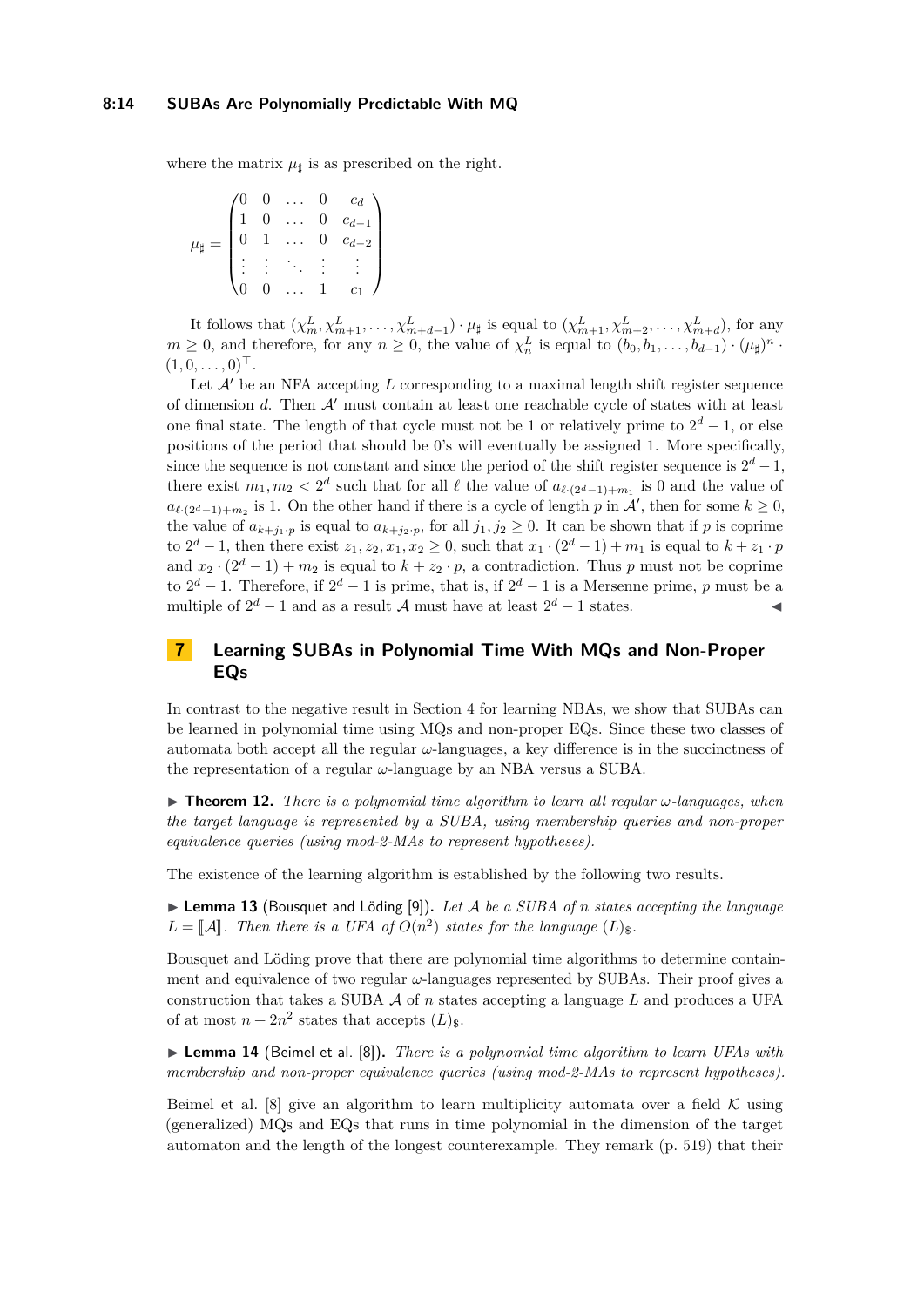### **D. Angluin, T. Antonopoulos, and D. Fisman 8:15 8:15**

results imply a polynomial time algorithm for learning UFAs. Specifically, combining their algorithm with the fact that UFAs can be transformed to mod-2-MAs of the same size (Corollary [8\)](#page-10-2) yields the lemma.

**Proof of Theorem [12.](#page-13-0)** Let A be a SUBA of *n* states with input alphabet  $\Sigma$  accepting the language *L*. We assume  $\hat{\mathcal{F}} \not\subseteq \Sigma$ , and let  $\Sigma_{\hat{\mathcal{F}}} = \Sigma \cup {\{\hat{\mathcal{F}}\}}$ . For a MQ to *L*, the input is a string  $u\hat{v}$ and the answer is 1 or 0 according to whether  $u(v)^\omega \in L$ , that is, whether  $u\$ v \in (L)\_{\\$}. For a non-proper EQ to L, the input is a mod-2-MA  $H$  over the alphabet  $\Sigma_{\$}$  and the answer is "yes" if the language accepted by  $\mathcal{H}$  is precisely  $(L)_{\$}$ . Otherwise, the answer is a counterexample  $w \in (\Sigma_{\$})^*$  such that  $\mathcal H$  accepts  $w$  and  $w \notin (L)_{\$}$  or  $\mathcal H$  rejects  $w$  and  $w \in (L)_{\$}$ .

The learning algorithm of Beimel et al. may use these EQs and MQs to *L* to learn a mod-2-MA for the language  $(L)_{\$}$ . Because  $(L)_{\$}$  is accepted by a UFA of  $O(n^2)$  states, and therefore by a mod-2-MA of dimension  $O(n^2)$  (Corollary [8\)](#page-10-2), the learning algorithm runs in time polynomial in  $n$  and the length of the longest counterexample.

In contrast to the negative result in Section [4](#page-5-0) for the representation of regular *ω*-languages by NBAs, we have the following corollary.

<span id="page-14-0"></span> $\triangleright$  **Corollary 15.** *The class of*  $\omega$ *-regular languages is polynomially predictable with membership queries when the target language is represented by a SUBA.*

**Proof.** By the discussion preceding Theorem [1,](#page-6-0) it is sufficient to note that there is a polynomial time algorithm that takes as inputs a mod-2-MA H and a finite word *w* and decides whether  $H$  accepts  $w$ .

### <span id="page-14-1"></span>**8 Discussion**

We have shown that there is a polynomial time algorithm to learn strongly unambiguous Büchi automata (SUBAs) using membership queries and non-proper EQs, where the EQs use mod-2-MAs to represent  $(L)$ <sub>s</sub>. This implies that SUBAs are polynomially predictable with membership queries. By contrast, we have shown that under plausible cryptographic assumptions, general NBAs are not polynomially predictable with MQs. In applications, careful thought should be given to the choice of representations, considering both succinctness and learnability.

Given that the standard translation of a linear temporal logic (LTL) formula to an NBA yields a SUBA [\[34,](#page-16-12) [35\]](#page-16-13), it is natural to ask what our results imply about the learnability of LTL formulas. The first step of the standard translation of an LTL formula  $\phi$  constructs a state set consisting of all subsets of subformulas of  $\phi$ , so the constructed SUBA may be of size exponential in the size of  $\phi$ . Thus an algorithm that runs in time polynomial in the size of the SUBA does not avoid this exponential blow up. However, the difficulty of learning LTL formulas may be unavoidable: LTL formulas are at least as expressive and succinct as Boolean formulas, and the results of Angluin and Kharitonov [\[7\]](#page-15-11) show that under the same cryptographic assumptions in Theorem [1,](#page-6-0) Boolean formulas are not polynomially predictable with membership queries.

Several avenues of research are suggested by our results. Can the equivalence queries used by the learning algorithm of Theorem [12](#page-13-0) be modified to use SUBAs, or at least NBAs, as hypotheses? Farzan et al. [\[21\]](#page-16-9) show how to convert the DFA hypotheses used by their algorithm to NBAs for equivalence queries, a method that does not extend to mod-2-MAs. The question of how different two minimal SUBAs for the same language can be appears to be open; note that the SUBAs in Fig. [1](#page-3-1) are isomorphic if we permit a permutation of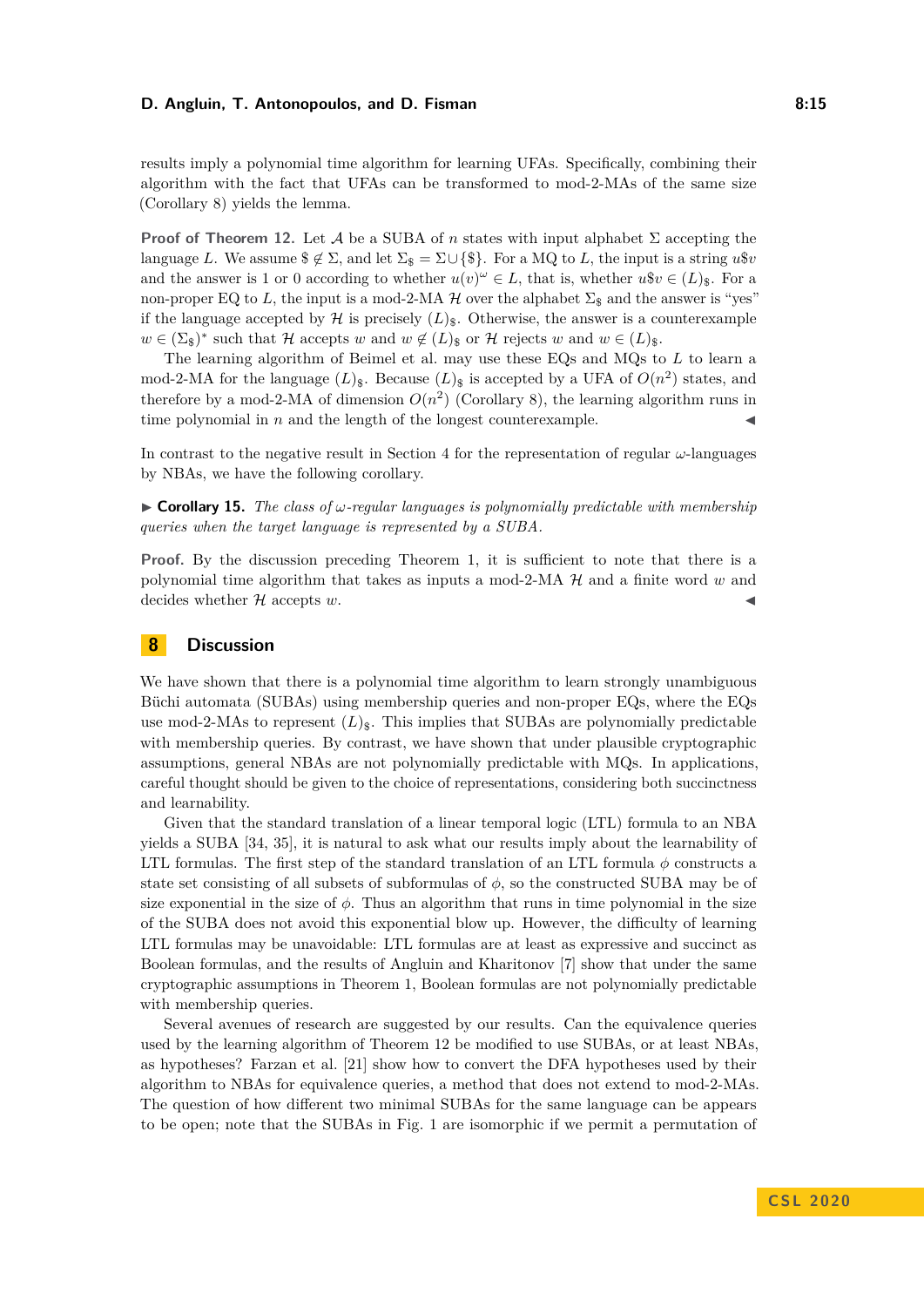### **8:16 SUBAs Are Polynomially Predictable With MQ**

the alphabet symbols. Given the useful properties of mod-2-MAs, perhaps the idea of using mod-2-MAs for  $(L)$ <sub>s</sub> as a general representation of regular  $\omega$ -languages L should be explored. On a minor point, is there a proof that mod-2-MAs may be exponentially more succinct than NFAs without the assumption that there are infinitely many Mersenne primes? Finally, none of our results bear on the open questions of whether deterministic Büchi automata, deterministic parity automata or deterministic Muller automata are learnable in polynomial time with equivalence and membership queries.

#### **References**

- <span id="page-15-1"></span>**1** G. Ammons, R. Bodík, and J. R. Larus. Mining specifications. In *Conference Record of POPL 2002: The 29th SIGPLAN-SIGACT Symposium on Principles of Programming Languages, Portland, OR, USA, January 16-18, 2002*, pages 4–16, 2002.
- <span id="page-15-0"></span>**2** D. Angluin. Learning Regular Sets from Queries and Counterexamples. *Inf. Comput.*, 75(2):87– 106, 1987.
- <span id="page-15-12"></span>**3** D. Angluin, U. Boker, and D. Fisman. Families of DFAs as Acceptors of omega-Regular Languages. In *41st International Symposium on Mathematical Foundations of Computer Science, MFCS 2016, August 22-26, 2016 - Kraków, Poland*, pages 11:1–11:14, 2016.
- <span id="page-15-10"></span>**4** D. Angluin and D. Fisman. Learning Regular Omega Languages. In *Algorithmic Learning Theory - 25th International Conference, ALT 2014, Bled, Slovenia, October 8-10, 2014. Proceedings*, pages 125–139, 2014.
- <span id="page-15-5"></span>**5** D. Angluin and D. Fisman. Learning regular omega languages. *Theor. Comput. Sci.*, 650:57–72, 2016.
- <span id="page-15-13"></span>**6** D. Angluin and D. Fisman. Regular omega-Languages with an Informative Right Congruence. In *GandALF*, volume 277 of *EPTCS*, pages 265–279, 2018.
- <span id="page-15-11"></span>**7** D. Angluin and M. Kharitonov. When Won't Membership Queries Help? *J. Comput. Syst. Sci.*, 50(2):336–355, 1995.
- <span id="page-15-14"></span>**8** A. Beimel, F. Bergadano, N. H. Bshouty, E. Kushilevitz, and S. Varricchio. Learning Functions Represented As Multiplicity Automata. *J. ACM*, 47(3):506–530, May 2000.
- <span id="page-15-7"></span>**9** N. Bousquet and C. Löding. Equivalence and Inclusion Problem for Strongly Unambiguous Büchi Automata. In *Language and Automata Theory and Applications, 4th International Conference, LATA 2010, Trier, Germany, May 24-28, 2010. Proceedings*, pages 118–129, 2010. [doi:10.1007/978-3-642-13089-2\\_10](https://doi.org/10.1007/978-3-642-13089-2_10).
- <span id="page-15-8"></span>**10** J.R. Büchi. On a Decision Method in Restricted Second Order Arithmetic. In *International Congress on Logic, Methodology and Philosophy*, pages 1–11. Stanford Univ. Press, 1962.
- <span id="page-15-9"></span>**11** Hugues C., M. Nivat, and A. Podelski. Ultimately Periodic Words of Rational *w*-Languages. In *Proceedings of the 9th International Conference on Mathematical Foundations of Programming Semantics*, pages 554–566, London, UK, 1994. Springer-Verlag.
- <span id="page-15-6"></span>**12** O. Carton and M. Michel. Unambiguous Büchi automata. *Theor. Comput. Sci.*, 297(1-3):37–81, 2003. [doi:10.1016/S0304-3975\(02\)00618-7](https://doi.org/10.1016/S0304-3975(02)00618-7).
- <span id="page-15-3"></span>**13** G. Chalupar, S. Peherstorfer, E. Poll, and J. de Ruiter. Automated Reverse Engineering using Lego®. In *8th USENIX Workshop on Offensive Technologies (WOOT 14)*, San Diego, CA, August 2014. USENIX Association.
- <span id="page-15-2"></span>**14** M. Chapman, H. Chockler, P. Kesseli, D. Kroening, O. Strichman, and M. Tautschnig. Learning the Language of Error. In *Automated Technology for Verification and Analysis - 13th International Symposium, ATVA 2015, Shanghai, China, October 12-15, 2015, Proceedings*, pages 114–130, 2015.
- <span id="page-15-4"></span>**15** C. Y. Cho, D. Babic, E. C. R. Shin, and D. Song. Inference and analysis of formal models of botnet command and control protocols. In *Proceedings of the 17th ACM Conference on Computer and Communications Security, CCS 2010, Chicago, Illinois, USA, October 4-8, 2010*, pages 426–439, 2010. [doi:10.1145/1866307.1866355](https://doi.org/10.1145/1866307.1866355).